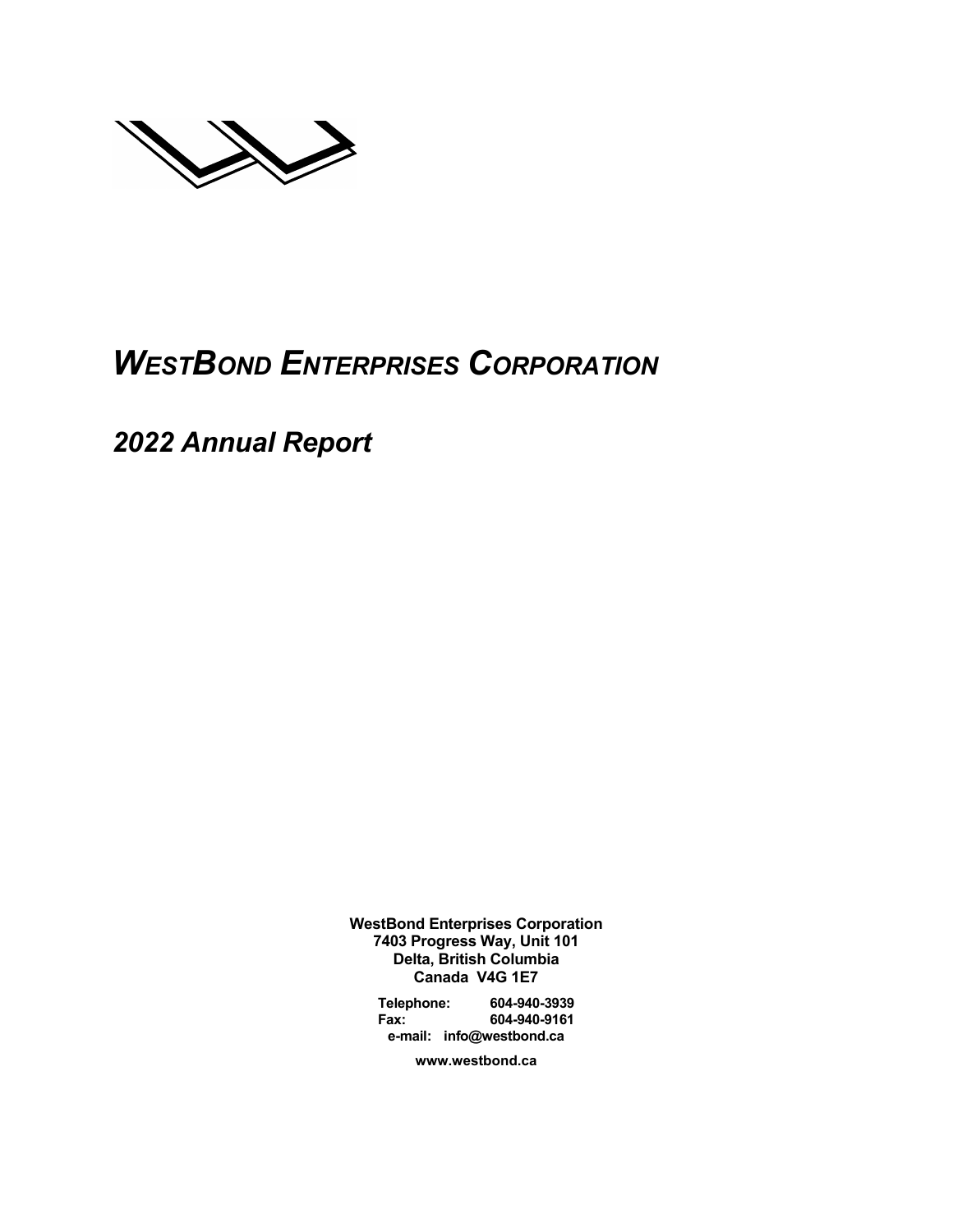

### **Management Discussion and Analysis**

**dated June 17, 2022, to accompany the consolidated financial statements for the year ended March 31, 2022** 

**Caution Regarding Forward Looking Statements** *– This discussion includes statements about our expectations for the future. We believe that our expectations are reasonable; however, actual outcomes may differ materially from our expectations due to changes in operating performance, availability of and prices for raw materials, availability of trained labour, foreign currency exchange rate fluctuations, unexpected competition, and other technical, market and economic factors.* 

#### **Description of Our Business**

We, WestBond Enterprises Corporation ("WestBond" or the "Company"), are a paper manufacturer and converter that manufactures disposable paper products for many market segments. We initially grew to become one of Canada's leading manufacturers of medical disposables and later expanded our product offering to take advantage of high-volume opportunities in personal hygiene products for away-from-home markets. We sell mainly to major medical and industrial distributors in Canada and the United States and we also sell to larger end-users on a direct basis.

Our product lines include clinical products such as examination table paper, sheets, pillowcases and gowns. The personal hygiene product line consists of hand towels and bathroom tissue in jumbo roll format as well as conventional formats. Our third major product line is patient wipes and underlays for long-term care facilities (nursing homes). We are expanding into a fourth product line, table top products, which include high quality air-laid paper napkins.

Our goal for the personal hygiene line is to increase sales by supplying a comprehensive paper product line directly to medium sized janitorial contractors providing public washroom maintenance services and to small and medium sized distributors who sell to the janitorial market. Our most significant competitors in the personal hygiene product line use wholesale master distributors who sell to smaller distributors that sell to smaller contractors. By selling direct to the smaller distributors, we eliminate the "middle-man" and are able to offer more competitive pricing. Also, unlike our most significant competitors, we will configure our products to customers' specifications. Our current focus for expansion in this market is Canada and western USA.

Our goal for the clinical and long-term care lines is to increase sales by continuing to provide quality products at competitive prices. Our focus for the clinical line is Canada. Long-term care products are sold in Canada and the USA and its territories.

We sell a full range of air-laid napkins (table top) to major food service distributors in Canada and the United States. Sales of these high-quality air-laid products are expanding quickly.

Our plant equipment enables us to provide a comprehensive range of products for each of our product lines and allows us to utilize a wide variety of paper supplies, enabling us to take advantage of good raw material pricing opportunities. We also have equipment that will allow us to produce facial tissue and other air-laid products.

We started production on our binder bonded air-laid paper making machine in August 2015. The machine can produce air-laid paper at a significantly lower cost than current purchase prices. We use 35% - 40% of the production capacity of the machine for our own finished products and are selling production from surplus capacity to other paper converters.

We started up a wet-wipe production line in August 2020 and commenced sales of disinfectant wipes to government distribution centres and nursing home suppliers.

**Personal Hygiene Products** – We started this product line during 2002. Our decision to expand into personal disposables such as hand towels and bathroom tissue was based on demands by existing distributors who wanted to increase their purchasing ability with us. We evaluated this potential and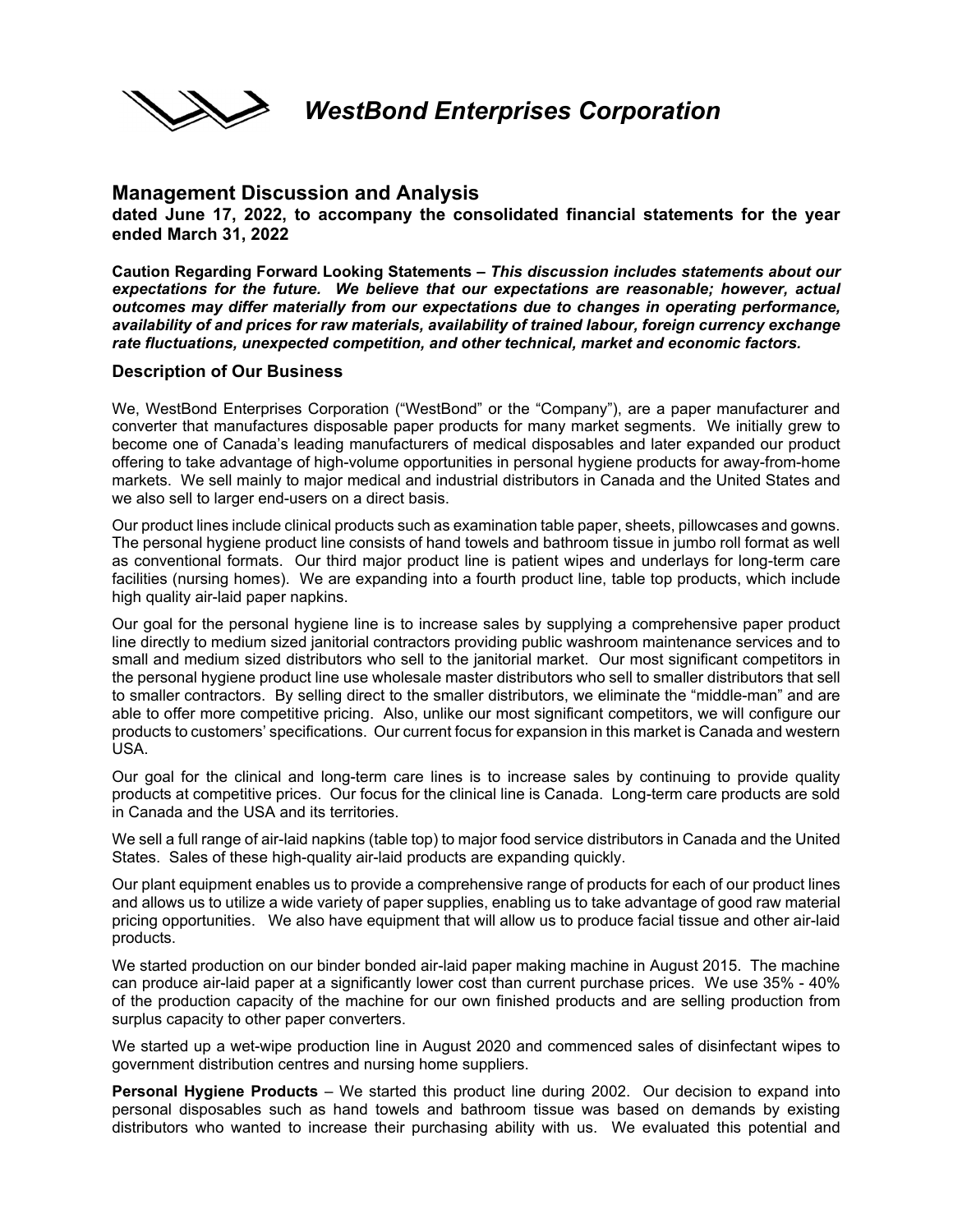determined that there was a high demand for these types of products. In addition, we soon learned that small to medium size distributors who sell to the janitorial market were not being serviced well by other paper converters.

The personal hygiene paper products include roll towels, jumbo roll bathroom tissue, conventional highsheet-count bathroom tissue and a specialty line of roll towels and bathroom tissue. This specialty line provides us with high margin products that few converters are able to produce. We manufacture our products in 1 and 2 ply formats. In 2015, we introduced a premium line of air-laid roll towels to the market. We sell these products to Canadian and US distributors and janitorial contractors in large order quantities.

**Clinical Products** – Historically, this product line represented the Company's core business. Basically, all paper products that are used by clinics, physicians, chiropractors and physiotherapists form this product category. The equipment that was originally installed to manufacture these paper products is very flexible, reliable and high speed. This allows us to develop new products that could be in demand in the future.

Products in this group are sheets, examination table paper, pillowcases, gowns, and drapes. The equipment is able to convert roll format as well as sheet format products in many case pack and roll length configurations.

**Wipe Products** – The products that comprise this category were originally part of the Clinical Product Line. Sales in this area have increased to the point that we now dedicate four entire production lines to these items. The products include patient wipes and underlays, primarily for use in nursing homes. All dry wipes are made with high quality air-laid paper which results in soft absorbent wipes which are used as disposable wash cloths and perineal wipes.

Products are available in 1/4 fold, 1/8 fold, and roll formats, in a variety of widths and perforation lengths. The long-term care market is growing and we continue to develop new products for major Canadian and US distributors.

Our disinfectant wet-wipes, marketed under the brand name "ViroBan Plus" are also included in this category.

**Non-Wipe Air-laid Products–** This product line includes bulk air-laid parent rolls sold to other paper converters and our own line of high quality air-laid napkins for use in restaurants. These napkins replace costly linen napkins and also out-perform conventional paper napkins, reducing operating costs of many restaurants. These products are sold through major food service distributors. The addition of our own airlaid paper making machine is allowing us to grow this business substantially.

These four product groups represent WestBond's ability to adapt to market demands and develop product lines to satisfy these markets.

The following chart shows the portion of total sales that each of the product categories contributed during the years ended March 31, 2018 through 2022.



#### **Discussion of Operations and Financial Condition**

You should refer to our consolidated financial statements for the year ended March 31, 2022 while you read this discussion. Those financial statements provide significant, material information that is not meant to be,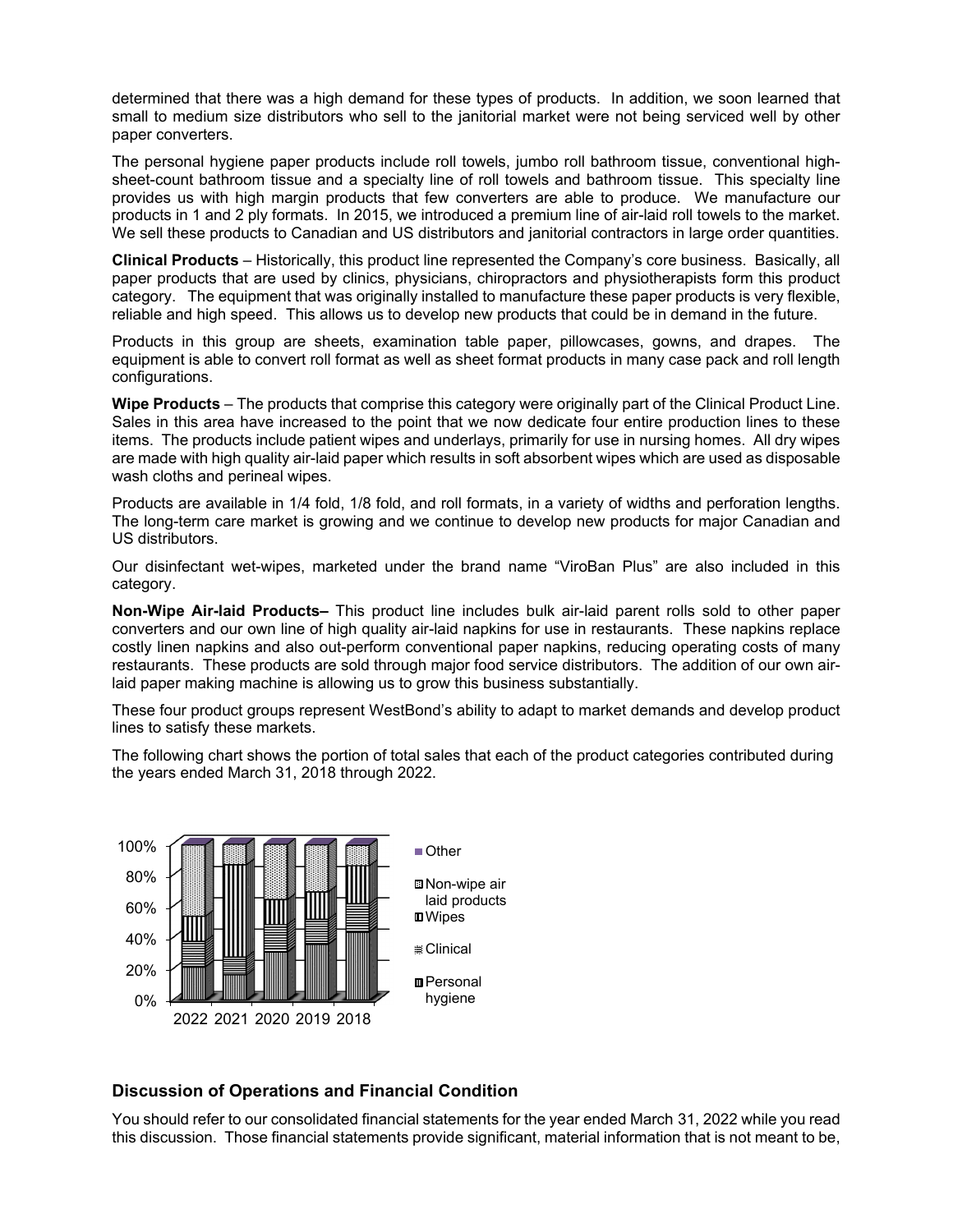nor is it included in this discussion. This discussion is meant to provide information not included in the financial statements and an explanation of some of the financial statement information.

We realized a profit of \$693,220 during the year ended March 31, 2022, compared to \$2,642,997 for the year ended March 31, 2021. Our gross profit margin realized during 2022 was 25.3% compared to 38.1% for 2021. Our gross profit margins were lower in 2022 than in 2021 due to the completion of a government contract for the provision of disinfectant wet-wipes.



Sales, Cost of Sales and Gross Profit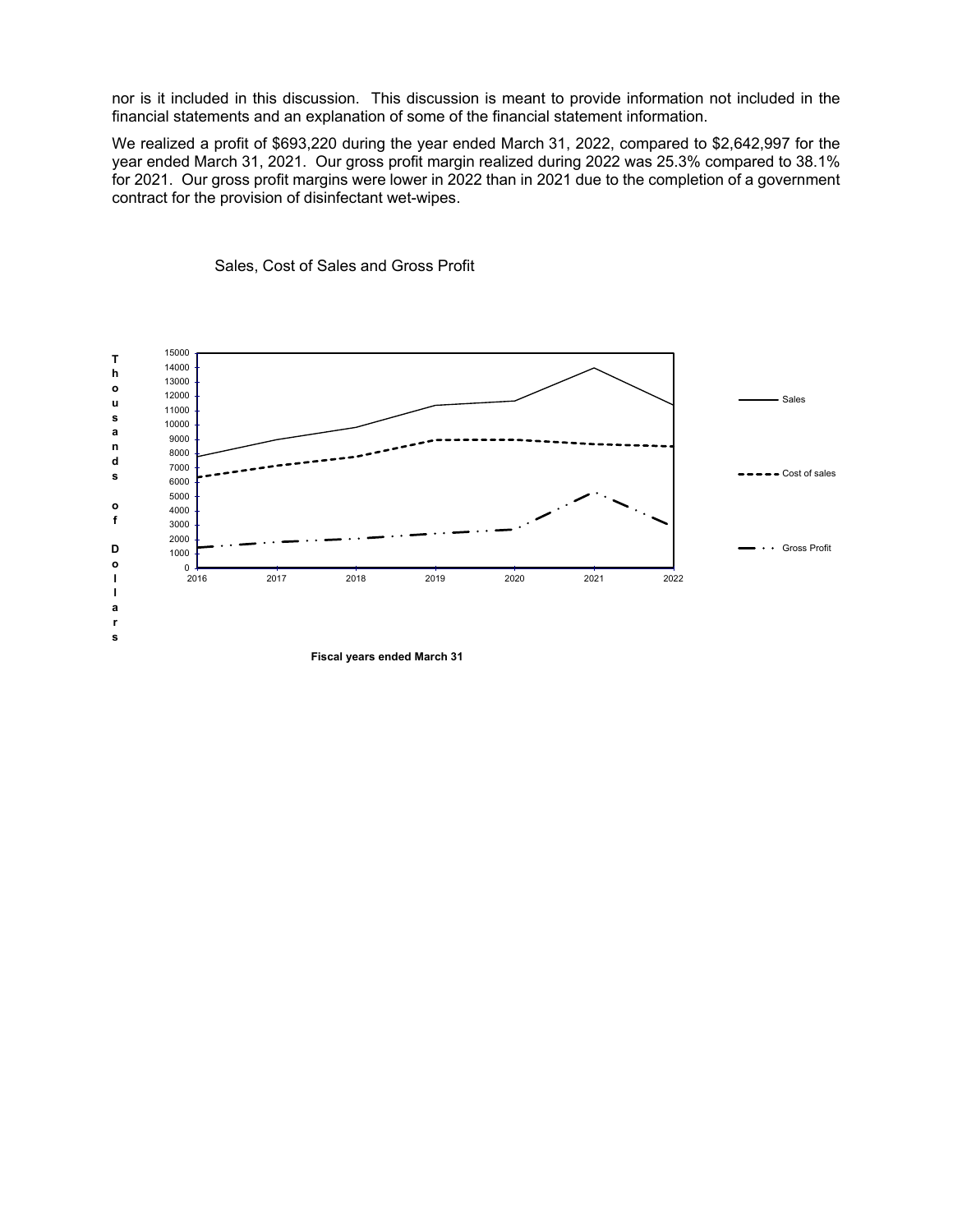#### **Selected Annual Information (Unaudited)**

We have summarized selected financial information from the Company's consolidated financial statements, which are prepared in Canadian dollars and in accordance with International Financial Reporting Standards (IFRS).

|                                      | <b>Years ended March 31</b> |        |            |        |            |        |
|--------------------------------------|-----------------------------|--------|------------|--------|------------|--------|
| <b>Operating Results</b>             | 2022                        |        | 2021       |        | 2020       |        |
|                                      | \$                          | $%$ of | \$         | $%$ of | \$         | $%$ of |
|                                      |                             | sales  |            | sales  |            | sales  |
| Sales                                | 11,378,650                  | 100.0  | 13,979,808 | 100.0  | 11,667,892 | 100.0  |
| Cost of sales                        | 8,495,751                   | 74.7   | 8,651,691  | 61.9   | 8,965,574  | 76.8   |
| Gross profit                         | 2,882,899                   | 25.3   | 5,328,117  | 38.1   | 2,702,318  | 23.2   |
| Selling and distribution expenses    | 926,463                     | 8.1    | 828,144    | 5.9    | 922,061    | 7.9    |
| General and administrative expenses  | 855,885                     | 7.5    | 864,985    | 6.2    | 710,094    | 6.1    |
| Other expenses and (income)          | 141,452                     | 1.3    | (16,667)   | $-0.1$ | 245,533    | 2.1    |
| Profit before tax                    | 959,099                     | 8.4    | 3,651,655  | 26.1   | 824,630    | 7.1    |
| Income tax expense                   | 265,879                     | 2.3    | 1,008,658  | 7.2    | 233,614    | 2.0    |
| Profit and comprehensive income      | 693,220                     | 6.1    | 2,642,997  | 18.9   | 591,016    | 5.1    |
| Earnings per share, basic            | 0.019                       |        | 0.074      |        | 0.017      |        |
| Earnings per share, fully diluted    | 0.019                       |        | 0.074      |        | 0.017      |        |
| Cash dividends paid per common share | 0.025                       |        | 0.02       |        | 0.01       |        |
|                                      | March 31                    |        |            |        |            |        |
| <b>Financial Position</b>            | 2022                        |        |            | 2021   |            | 2020   |

|                                | S          |            | \$         |
|--------------------------------|------------|------------|------------|
| <b>Non-Current Assets</b>      | 10,725,450 | 11,419,763 | 10,239,977 |
| <b>Current Assets</b>          | 3,537,346  | 4,129,973  | 3,380,412  |
| Total assets                   | 14,262,796 | 15,549,736 | 13,620,389 |
| <b>Non-Current Liabilities</b> | 4,525,979  | 5,324,736  | 5,532,705  |
| <b>Current liabilities</b>     | 1,945,644  | 2,236,402  | 2,196,667  |
| Shareholders' equity           | 7,791,173  | 7,988,598  | 5,891,017  |

#### *Sales*

Sales were \$11,378,650 for the year ended March 31, 2022, an 18.6% decrease over the year ended March 31, 2021. The table below summarizes the sales of the Company for the last five fiscal years.

| 2022       | 2021                         | 2020                         | 2019                        | 2018<br>\$                   |
|------------|------------------------------|------------------------------|-----------------------------|------------------------------|
|            |                              |                              |                             |                              |
|            |                              |                              |                             | 4,266,950                    |
|            |                              |                              |                             | 1,784,060                    |
| 1,815,722  | 8,276,885                    | 1,868,135                    | 1,992,870                   | 2,392,582                    |
| 5,201,305  | 1,827,960                    | 4,118,076                    | 3,419,296                   | 1,283,943                    |
| 86,260     | 49,325                       | 50,202                       | 80,616                      | 101,490                      |
| 11,378,650 | 13,979,808                   | 11,667,892                   | 11,363,162                  | 9,829,025                    |
| $-18.6%$   | 19.8%                        | 2.7%                         | 15.6%                       | 9.6%                         |
|            | \$<br>2,394,594<br>1,880,769 | \$<br>2,250,890<br>1,574,748 | S<br>3,570,404<br>2,061,075 | \$<br>4,046,919<br>1,823,461 |

Sales were exceptional for the year ended March 31, 2021 due to a government supply contract for wet-wipe products that was fulfilled and not renewed. As a supplier of clinical and personal hygiene products, essential services, we have remained in operation during the covid-19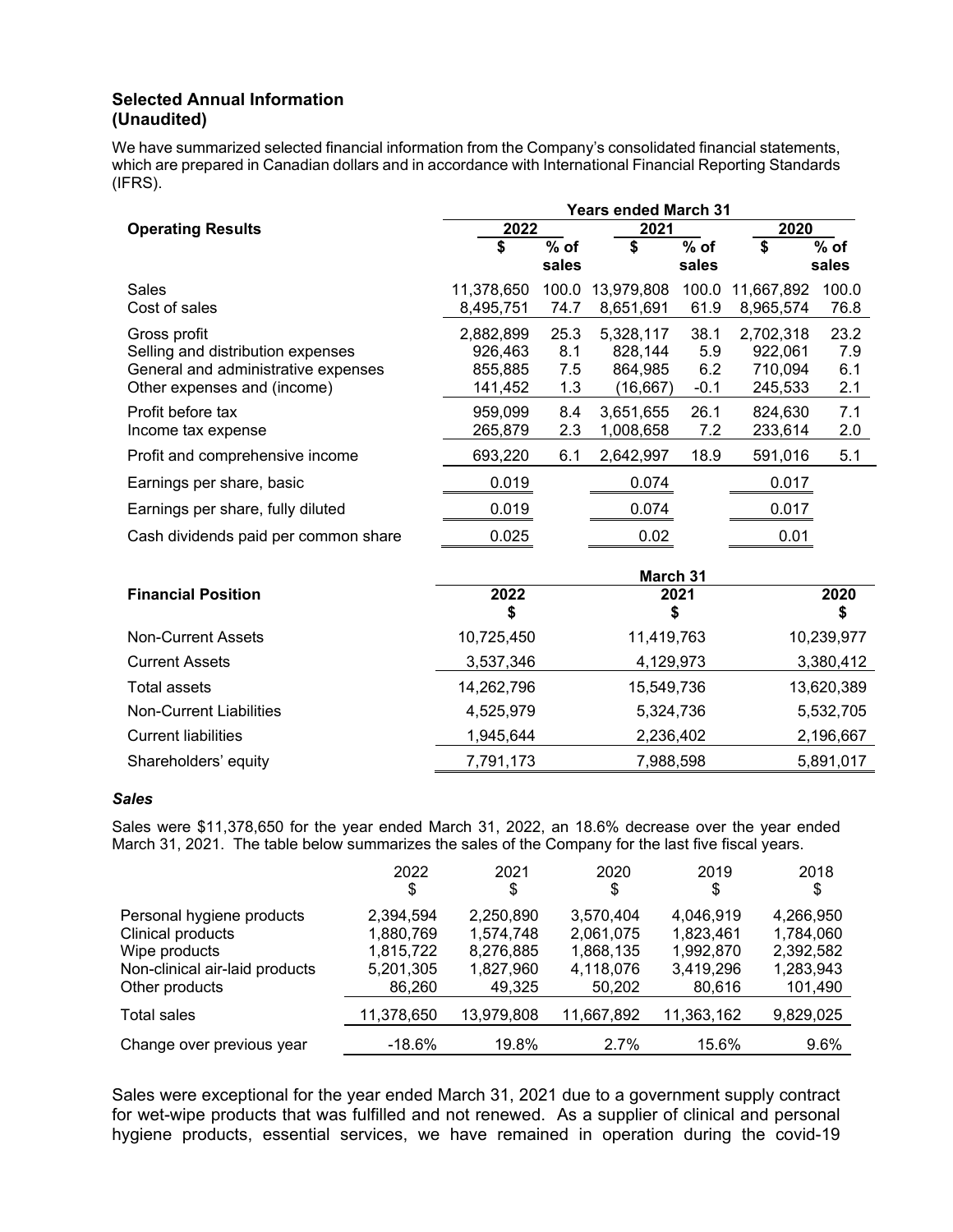pandemic shut-downs, which started in March 2020. Demand has fallen for our personal hygiene products, which are used in away-from-home locations, many of which were closed or operating at greatly reduced capacity, though demand for those products is now starting to rebound. Clinical products demand is now starting to rebound as clinics and doctors' offices had reduced in-person patient visits. Dry wipes continue in high demand. Previously dry wipes were mainly used in long-term care facilities. They are now sold to other markets as well to be used with disinfectant sprays. Demand for non-wipe air-laid products, which primarily end up in restaurants, fell until March 2021 and has rebounded significantly.

In 2019, prior to covid-19, we committed to a disinfectant wipe production line because of the then existing market demands for these products. Most of our health care, janitorial and industrial customers carry these products. Covid-19 accelerated the demand for our ViroBan Plus disinfectant wipes which were introduced in late August 2020. We decided to support a government stockpiling contract for these wipes from August 2020 to January 2021. This contract is now completed. In addition, demand for ViroBan Plus declined significantly because, even though the wipes are Health Canada registered, they did not appear on their list of approved wipes for covid-19. The reason is that they were only tested and registered in the USA. Our wipes have now been tested and registered with Health Canada against SARS-2 (the virus that causes covid-19) and found the kill time to be 30 seconds – one of the best on the market. We have now received approval from Health Canada to add this claim to the ViroBan Plus label and ViroBan Plus is now on the Health Canada list of approved wipes. We expect sales growth in all health-care and janitorial markets to increase accordingly.

Floods and mud slides caused by unprecedented rainstorms during November 2021 in southwestern British Columbia damaged and closed the major road and rail routes connecting Greater Vancouver to the rest of Canada for several weeks. This reduced our ability to ship to Canadian customers outside the Greater Vancouver area. We estimate that sales exceeding \$500,000 remained unshipped because of the transportation closures. Shipments to US and local customers were not affected.

#### *Cost of Sales*

The following table shows the components of cost of sales over the last five years.

|                          | 2022      |            | 2021          |            | 2020    |            | 2019    |            | 2018                                                                  |            |
|--------------------------|-----------|------------|---------------|------------|---------|------------|---------|------------|-----------------------------------------------------------------------|------------|
|                          | \$        | %<br>sales | \$            | %<br>sales | \$      | %<br>sales | \$      | %<br>sales | \$                                                                    | %<br>sales |
| <b>Materials</b>         | 5.141.268 |            |               |            |         |            |         |            | 45.2 5,287,611 37.9 5,882,856 50.4 5,870,295 51.7 4,941,399           | 50.3       |
| <b>Production labour</b> | 1.027.892 |            | 9.0 1.102.209 | 7.9        | 962,145 | 8.2        | 975,466 | 8.6        | 868.011                                                               | 8.8        |
| Factory overhead         |           |            |               |            |         |            |         |            |                                                                       |            |
| labour                   | 472.864   | 4.2        | 589.335       | 4.2        | 463.599 | 4.0        | 468.567 | 4.1        | 433,100                                                               | 4.4        |
| Variable overhead        | 610.368   | 5.4        | 490.470       | 3.5        | 508.374 | 4.4        | 436.285 | 3.8        | 322,600                                                               | 3.3        |
| Fixed overhead           | 253.418   | 2.2        | 234,051       | 1.7        | 216,610 | 1.9        | 522,804 | 4.6        | 514,913                                                               | 5.2        |
| Depreciation of          |           |            |               |            |         |            |         |            |                                                                       |            |
| - plant equipment        | 731,768   | 6.4        | 689.841       | 4.9        | 673,109 | 5.7        | 675,919 | 6.0        | 692.792                                                               | 7.1        |
| - right-of-use assets    | 258,173   | 2.3        | 258,174       | 1.8        | 258,881 | 2.2        |         |            |                                                                       |            |
| Total cost of sales      |           |            |               |            |         |            |         |            | 8,495,751 74.7 8,651,691 61.9 8,965,574 76.8 8,949,336 78.8 7,772,815 | 79.1       |

Materials are the most significant component of cost of sales. Bulk paper and pulp are our main materials cost. All of our products have a high materials component and a low labour component. Materials costs were lower in 2021 and 2022 as a percentage of sales due to higher margins on our wipe and non-wipe air-laid products.

Unfavourable paper yields, the amount of product that a certain weight of paper produces, increased materials costs by a factor of 2.9% of sales in 2022, 0.6% in 2021, 1.5% in 2020, 2.4% in 2019 and 2.7% in 2018. During part of the 2022 and 2020 fiscal years, most of the 2019 fiscal year and part of the 2018 fiscal year we had difficulty purchasing paper in optimum grades, which meant we had to substitute heavier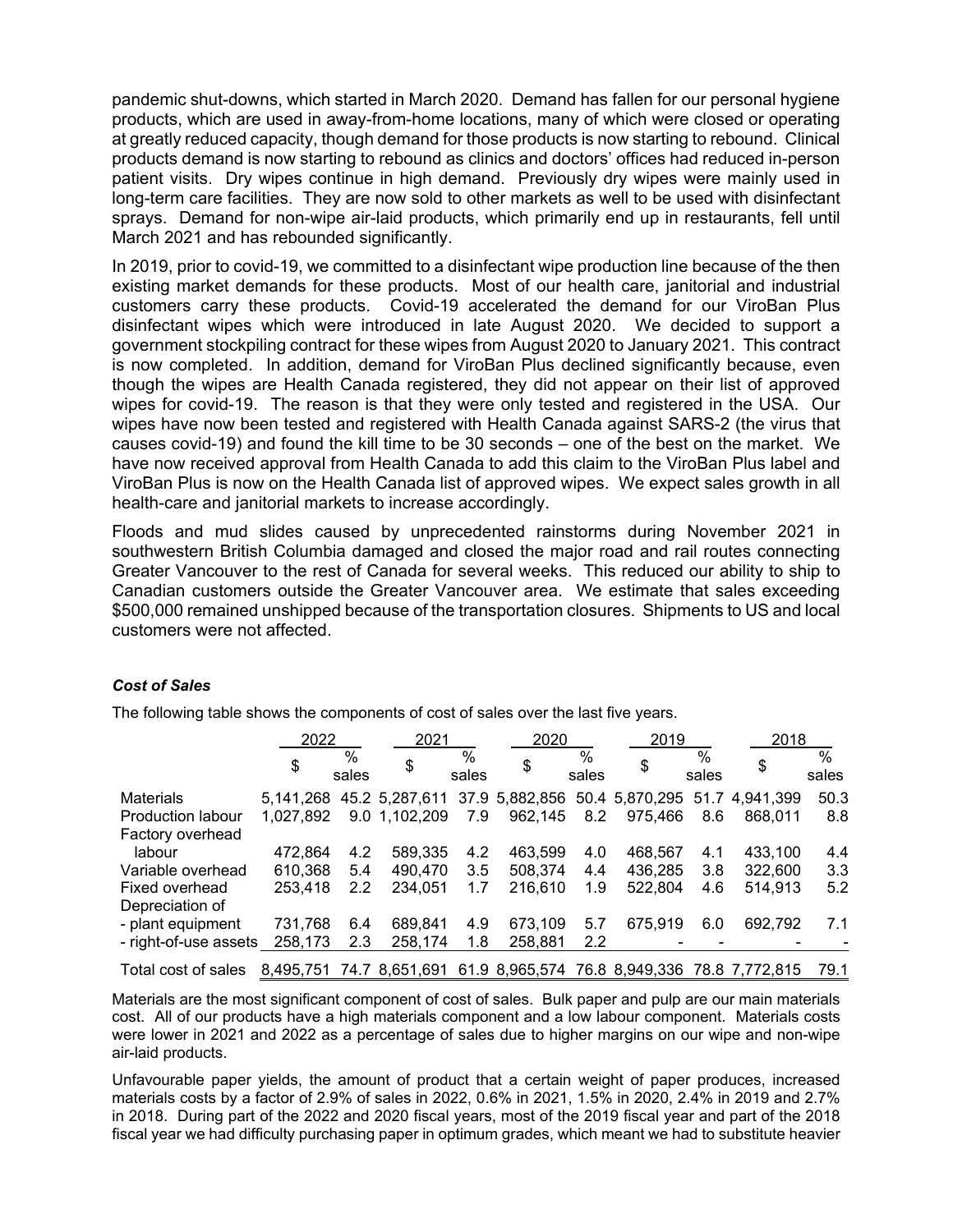grades than standard, resulting in higher paper usage, and sizes, which caused higher than standard wastage.

Paper prices have increased in all fiscal years since 2006 except in our 2017 fiscal year when they were relatively stable. Paper prices can be volatile, additionally, our paper and pulp purchases are denominated in US dollars, which can fluctuate significantly. Our prices to our customers have been set to allow for paper cost increases of up to 10%.

Production labour in cost of sales averaged 9.0% in 2022 compared to 7.9% during 2021, 8.2% during 2020, 8.6% during 2019, and 8.8% during 2018. Production labour increased in 2022 due to a general wage rate increase for most production employees and overtime pay made necessary by a labour shortage. The decrease from 2018 to 2021 is from improved operating efficiencies and, in 2021 and 2022, to higher margins on our wipe products. The labour market near our factory has been tight during the last few years and it has taken extra time to find and train new machine operators. We increased our wage rates in 2021 in order to attract more employees.

Total factory overhead labour decreased in 2022 due to the retirement of the plant manager, whose duties were spread amongst other personnel, though as a percentage of sales, it remains the same as in 2021. Factory overhead labour increased in 2021 as a percentage of sales due to higher wage rates and decreased in 2020 and 2019 due to increased sales volumes. Variable overhead normally fluctuates slightly from one period to the next. Variable overhead incurred in 2022, 2020 and 2019, is higher than previous years due to increased electricity and gas to operate the air-laid paper machine. Gas and electricity costs decreased in 2021 due to lower air-laid production. Variable overhead also increased in 2022, 2021 and 2020 due to higher waste disposal costs.

Fixed overhead and depreciation changed significantly in 2020 due to the adoption of *IFRS 16, Leases.*  We were required to capitalize our premises lease and separate the minimum payments into principal and interest, increasing depreciation expense and reducing rent expense. Depreciation increased by \$258,880 and rent decreased by \$317,382.

Fixed overhead in 2022 includes \$14,056 in higher insurance premiums offset by \$5,311 in lower rent. Fixed overhead in 2021 includes \$17,035 in higher insurance premiums. Fixed overhead in 2020 includes \$11,189 in higher insurance premiums. Fixed overhead in 2019 includes \$10,863 in higher insurance premiums offset by \$2,972 in lower rent. Increases in depreciation expense are the result of bringing new equipment into use. The slight decreases in 2019 and 2018 are due to revised estimates of the useful lives of some of the equipment.

#### **Selling and Distribution Expenses**

Selling and distribution expenses were higher in 2022 than in 2021 because a large portion of our sales in 2021 were to a local customer, resulting in low freight costs. Our USA sales volume increased significantly in 2022 causing the related shipping expenses to increase. Supply chain issues in 2022 caused freight rates to increase.

#### **General and Administrative Expenses**

General and administrative expenses decreased in 2022 over 2021 due to no stock option grants in 2022 offset by higher rates of pay.

We only deal with customers that we consider creditworthy and believe that we are not subject to significant risk due to bad debts. Nevertheless, during the year ended March 31, 2019, one of our customers entered into creditor protection proceedings while it attempted to refinance its operations, making the collection of \$70,578 in receivables doubtful, for which we made a full impairment allowance. In 2021 the customer successfully refinanced its operations and paid 50% of the receivable. The remaining 50% is being paid in monthly instalments over three years. Accordingly, we recognized an impairment gain on this receivable in 2021, which was offset by a loss of \$18,311 from the bankruptcy of another customer. Recent general economic conditions caused by covid-19 pandemic shut-downs may cause some of our other customers to be less creditworthy. We regularly monitor our receivables aging and discuss overdue accounts with senior-level customer personnel to encourage more prompt payment and to evaluate future creditworthiness. At March 31, 2022, trade and other receivables include \$86,213 that is more than 30 days past due, not including the receivables written off, and against which we have made no allowance for impairment. We believe that we will eventually receive full payment of these amounts.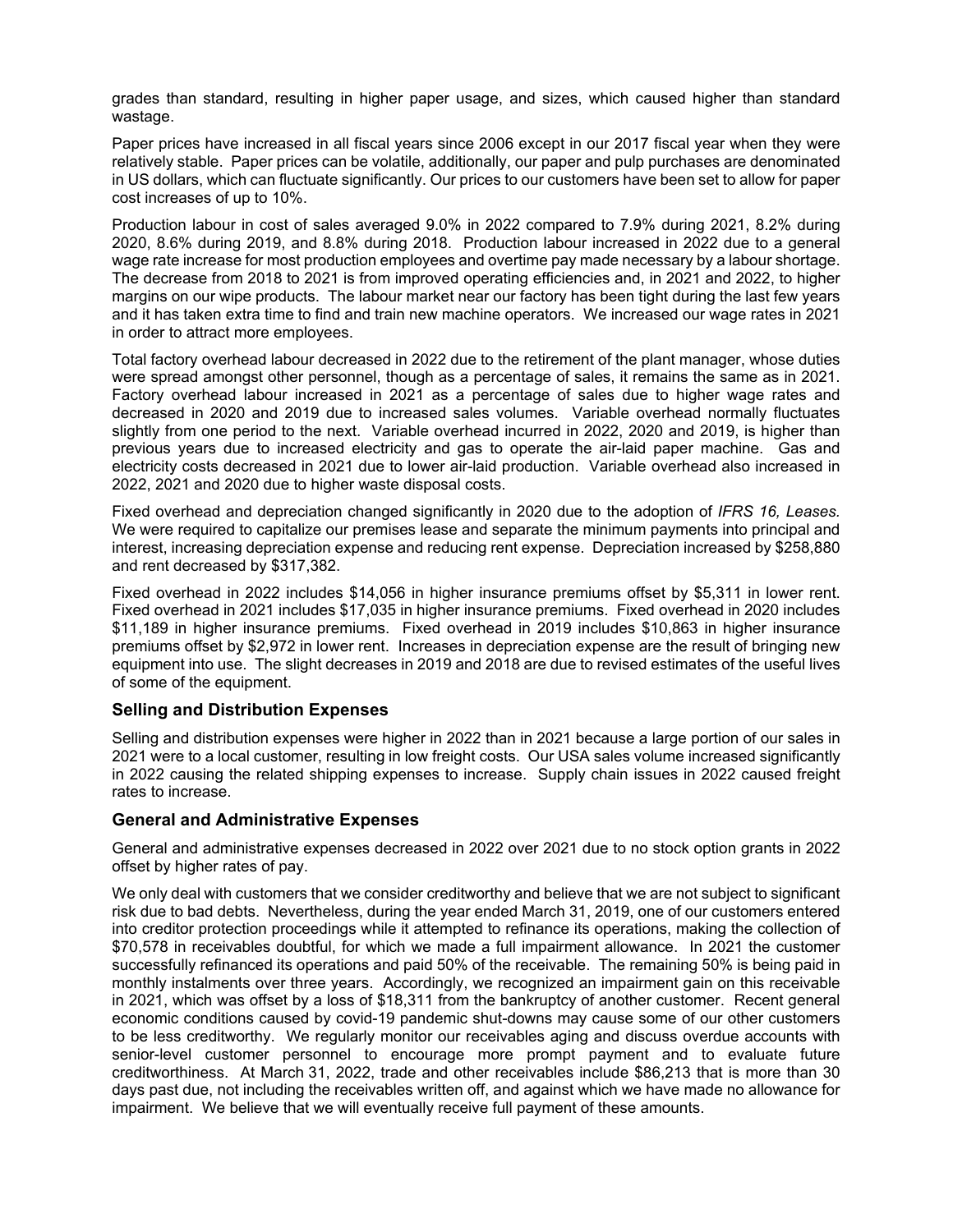During the year ended March 31, 2022 professional fees include \$11,376 paid to DuMoulin Black LLP, a law firm with which J. Douglas Seppala, one of our directors, was associated. The payments represent fees for legal services provided to the Company at rates normally charged to arm's length parties. During the year ended March 31, 2022, the Company incurred total compensation, comprising short-term employee benefits (including wages, salaries, bonuses, stock options, taxes and perquisites), of \$467,931 to key management personnel, comprising the chief executive and chief financial officers and the directors of the Company. \$438,028 of the compensation is included in general and administrative salaries and employee benefits, \$24,820 is included in administration and office and \$5,083 is included in other selling and distribution expenses.

#### **Other Income and Expenses**

We are exposed to fluctuations in the US/Cdn dollar exchange rates as portions of our cash, trade and other receivables, prepaid expenses and trade and other payables are denominated in US dollars. While the amounts of exposure change on a daily basis, in 2022 we generally had more US dollar financial assets than US dollar liabilities. Over the past year, our exposure ranged from US\$805,075 to \$78,718 net assets and averaged US\$429,871 net assets (calculated on a monthly basis) and, at March 31, 2022, net assets were US\$334,313. Each change of 1% (e.g., a change from US\$1.00 = Cdn\$1.25 to Cdn\$1.26) in the value of the US dollar in relation to the Cdn dollar results in a gain or loss (before income tax), with a corresponding effect on cash flows, of Cdn\$3,343 on an exposure of US\$334,313. The US dollar financial assets generally result from sales to US customers and prepayments to international suppliers. The US dollar financial liabilities generally result from purchases of raw materials from US and international suppliers.

Interest on our revolving bank loan and term bank loan fluctuates with the prime rate of interest. We entered into an interest rate swap during the year ended March 31, 2018 that effectively fixes the rate of interest on the term bank loan at 3.88% until November 22, 2022, which eliminates cash flow risk from the term loan interest. Changes in the fair value of the interest rate swap caused us to reflect an unrealized gain of \$32,685 during the year ended March 31, 2022 and an realized gain of \$28,340 during the year ended March 31, 2021. Fair value gains or losses will remain unrealized as long as the swap contract is held to maturity, at which point its fair value will be zero.

Interest expense on the lease liabilities recognized on adoption of *IFRS-16, Leases,* calculated at 4.45% per annum, was \$106,621 during 2022 and \$116,096 during 2021.

Due to the covid-19 shut-down restrictions our sales were sufficiently reduced in May, June and July 2020 for us to qualify for a Canada Emergency Wage Subsidy of \$204,710. Our sales since then have recovered to levels which no longer qualify us for the subsidy.

### **Liquidity and Capital Resources**

Our operating cash flows were \$1,614,420 during the year ended March 31, 2022, an average of \$134,535 per month, compared to \$408,588 per month during 2021, before accounting for fluctuations in non-cash working capital. At March 31, 2022 we had cash of \$268,070 and working capital of \$1,591,702 compared to cash of \$1,466,071 and working capital of \$1,893,571 at March 31, 2021. The decrease is due to dividends, equipment purchases, and term loan interest and principal payments, offset by operating cash flows.

We resumed our quarterly dividend in March and June 2021 at the increased rate of \$0.02 per share and suspended it for the September and December 2021 quarters to ensure sufficient funds were available for investment in our wet-wipe production equipment. We resumed our quarterly dividend at \$0.005 per share in March 2022. The next dividend is payable on June 21, 2022 to shareholders of record on June 7, 2022. All dividends are eligible dividends for the purposes of the Income Tax Act (Canada) unless indicated otherwise.

We plan to re-invest our surplus cash flow in new equipment to continue to expand the Company's product lines and improve efficiency, to re-pay term bank loans and to pay dividends.

We have a revolving bank loan facility of \$1,500,000. The loan outstanding at any time may not be greater than the total of 75% of accounts receivable and 50% of inventory, less accounts payable having priority over the bank, such as to governments and employees. Accounts receivable older than 90 days and inventory in excess of \$1,500,000 are not included in the calculation. Substantially all of our assets are pledged as collateral. The amount currently available based on the March 31, 2022 Consolidated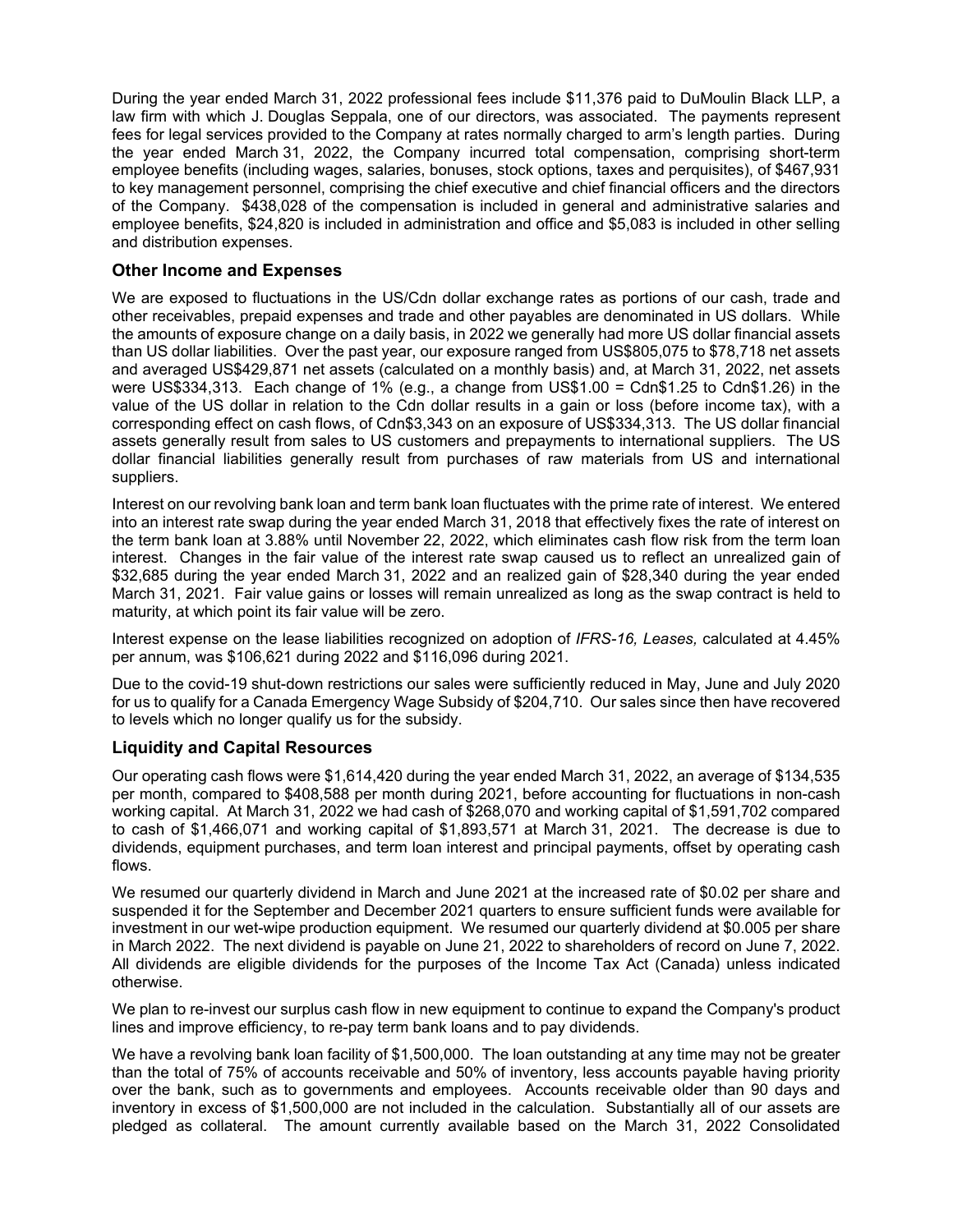Statement of Financial Position is \$1,365,000. \$86,537 was outstanding under this facility at March 31, 2022.

We use the revolving bank loan facility primarily to finance operating working capital. Inventory and accounts receivable levels normally fluctuate by as much as \$400,000 and accounts payable by an additional \$400,000. We purchase our paper supplies in relatively large quantities and often have large shipments to customers on credit, which are the main reasons for these fluctuations.

We also have a term loan which was used for the purchase of our binder bonded air-laid paper making machine. Repayment of the loan is in monthly instalments of \$59,524 until August 22, 2023. A specific charge against the equipment purchased with the loan proceeds and a fixed and floating charge on substantially all of our assets are pledged as collateral.

We have covenanted with the bank to maintain our consolidated ratio of current assets to current liabilities at 1.20:1 or higher, our consolidated ratio of debt (including deferred tax liability) to shareholders' equity at 2.00 or lower and our consolidated ratio of net income before extraordinary and other non-recurring items plus interest, income tax, depreciation and amortization (EBITDA) to interest expense plus the current portion of long term debt and capital leases at 1.25:1 or higher. We are in compliance with all of these covenants at March 31, 2022 and do not anticipate difficulty maintaining this compliance during the forthcoming year. If we are not compliant with these covenants, and are unable to obtain a waiver from the bank, the loan will become payable on demand.

We intend to spend around \$300,000 for production equipment additions and improvements during the next year, which we will finance from operating cash flows.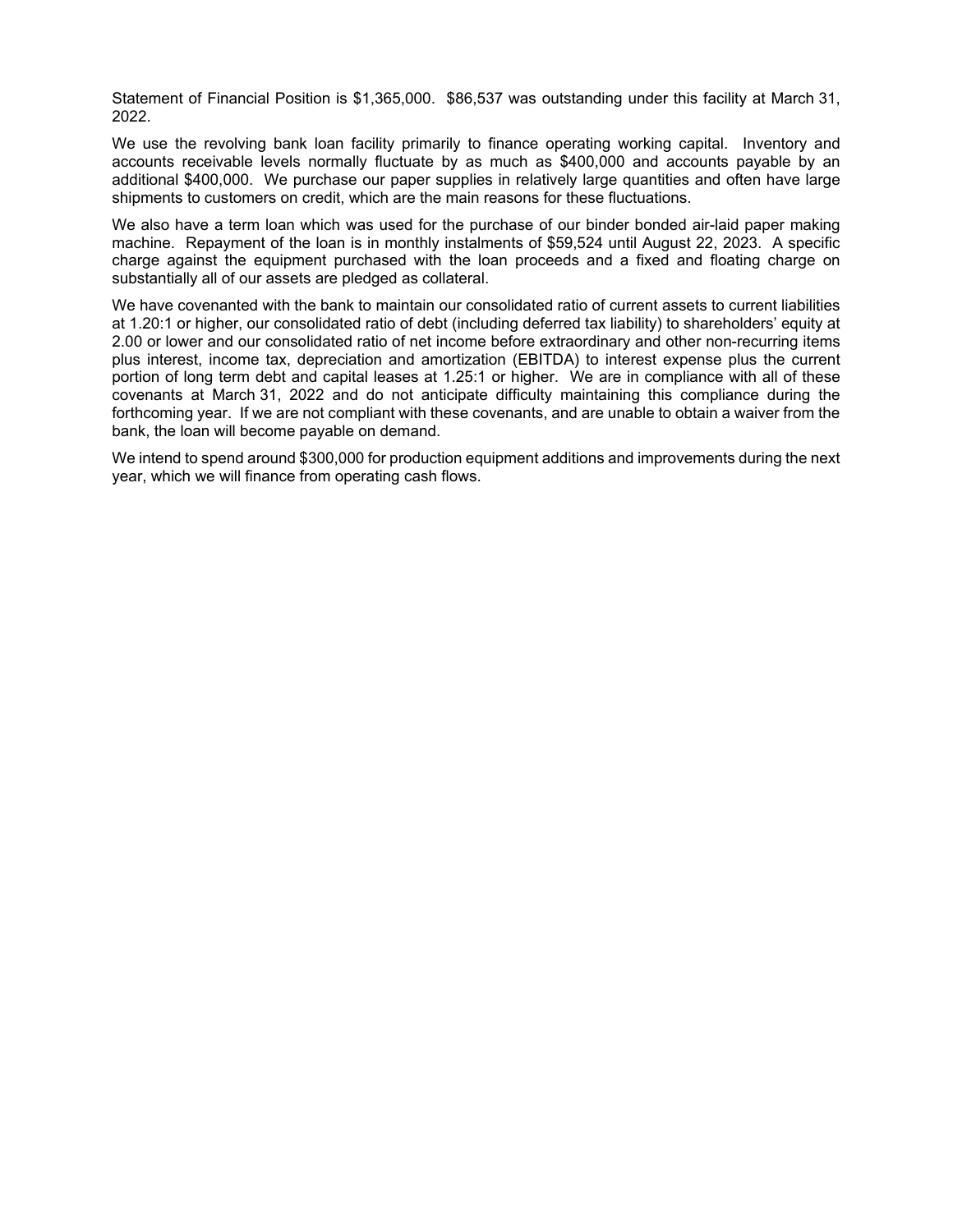#### **Summary of Quarterly Results (Unaudited)**

The following table summarises the results of operations for the past eight quarters. We have extracted the data from our consolidated financial statements, which are prepared in Canadian dollars and in accordance with International Financial Reporting Standards.

|                                                                                           | <b>Quarters ended</b> |                       |                       |                       |                    |                       |                       |                       |
|-------------------------------------------------------------------------------------------|-----------------------|-----------------------|-----------------------|-----------------------|--------------------|-----------------------|-----------------------|-----------------------|
| Cdn\$ x 1,000                                                                             | <b>Mar 31</b><br>2022 | <b>Dec 31</b><br>2021 | <b>Sep 30</b><br>2021 | <b>Jun 30</b><br>2021 | Mar 31<br>2020     | <b>Dec 31</b><br>2020 | <b>Sep 30</b><br>2020 | <b>Jun 30</b><br>2020 |
| Sales<br>Cost of sales                                                                    | 2,845<br>2,056        | 2,883<br>2,076        | 2,942<br>2,233        | 2,708<br>2,130        | 2,599<br>1,861     | 6,158<br>2,952        | 3,268<br>2,182        | 1,955<br>1,656        |
| Gross profit                                                                              | 789                   | 807                   | 709                   | 578                   | 738                | 3,206                 | 1,086                 | 299                   |
| Selling and distribution expenses<br>General and administrative expenses                  | 236<br>203            | 234<br>235            | 225<br>207            | 232<br>211            | 187<br>165         | 247<br>333            | 208<br>186            | 186<br>181            |
| Operating profit (loss)<br>Other expenses (income)                                        | 350<br>39             | 338<br>41             | 277<br>30             | 135<br>31             | 386<br>36          | 2,626<br>55           | 692<br>(42)           | (68)<br>(64)          |
| Profit (loss) before tax<br>Income tax expense (recovery)                                 | 311<br>88             | 297<br>78             | 247<br>65             | 104<br>34             | 350<br>92          | 2,571<br>721          | 734<br>196            | (4)<br>(1)            |
| Profit (net loss)                                                                         | 223                   | 219                   | 182                   | 70                    | 258                | 1,850                 | 538                   | (3)                   |
| Earnings (loss) per share, basic and<br>fully diluted - Cdn\$                             | 0.006                 | 0.006                 | 0.005                 | 0.002                 | 0.007              | 0.052                 | 0.015                 | (0.000)               |
| Dividends paid per share - Cdn\$                                                          | 0.005                 |                       |                       | 0.02                  | 0.02               |                       |                       |                       |
| Sales - % change over previous<br>quarter                                                 | $-1.3$                | $-2.0$                | 8.6                   | 4.2                   | $-57.8$            | 88.4                  | 67.1                  | $-33.4$               |
| Costs, expenses and net income<br>- % of Sales                                            |                       |                       |                       |                       |                    |                       |                       |                       |
| Cost of sales<br>Selling and distribution expenses<br>General and administrative expenses | 72.3<br>8.3<br>7.1    | 72.0<br>8.1<br>8.2    | 75.9<br>7.6<br>7.0    | 78.6<br>8.6<br>7.8    | 71.6<br>7.2<br>6.3 | 47.9<br>4.0<br>5.4    | 66.8<br>6.4<br>5.7    | 84.7<br>9.5<br>9.3    |
| Other expenses (income)<br>Income tax expense                                             | 1.4<br>3.1            | 1.4<br>2.7            | 1.0<br>2.3            | 1.2<br>1.2            | 1.4<br>3.6         | 0.9<br>11.8           | (1.3)<br>6.0          | (3.3)<br>(0.1)        |
| Profit                                                                                    | 7.8                   | 7.6                   | 6.2                   | 2.6                   | 9.9                | 30.0                  | 16.5                  | (0.1)                 |

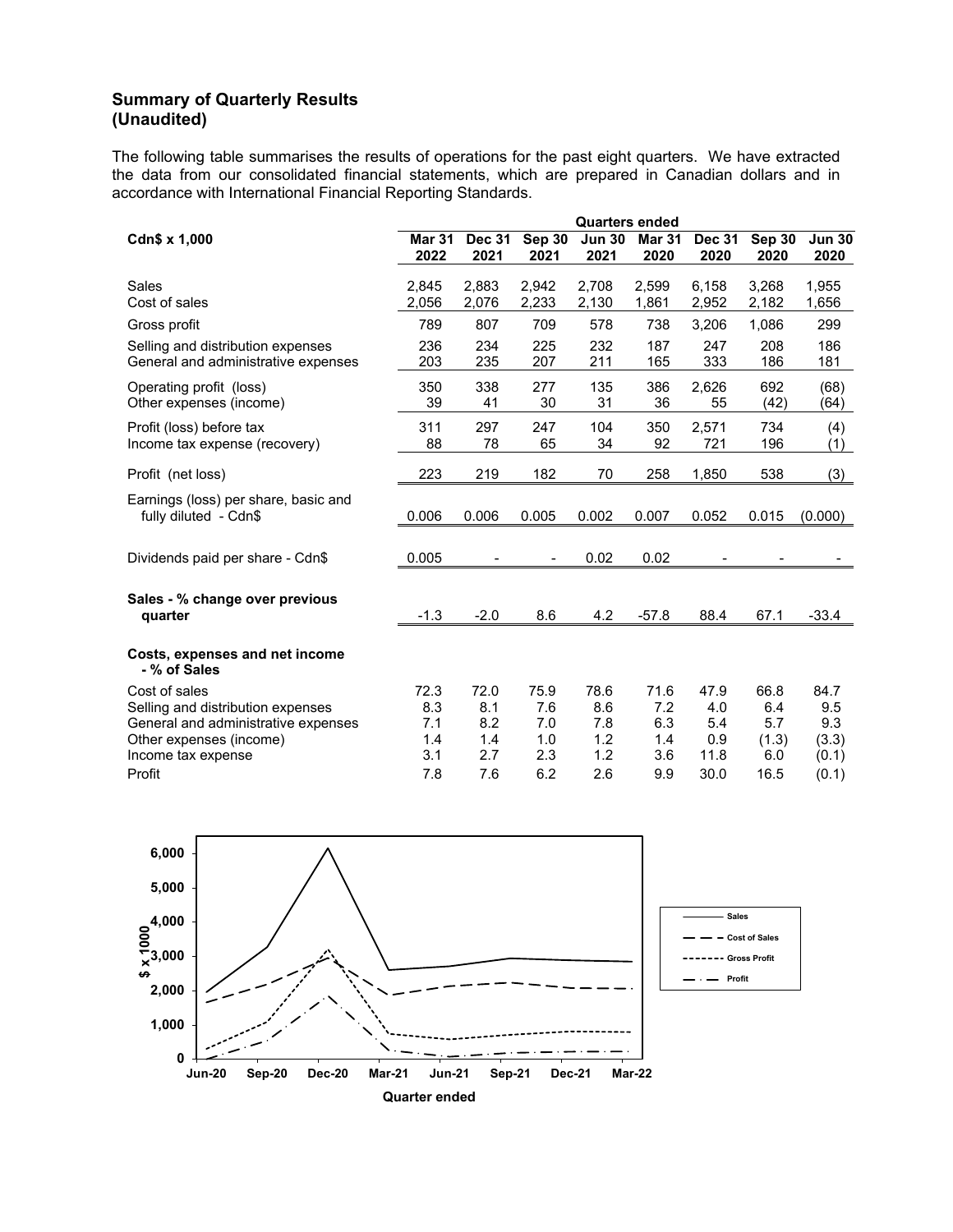### **Share Capital**

The Company has only one class of share capital, common shares without par value. The Company also has a stock option plan.

|                                                          | June 17, 2022 |
|----------------------------------------------------------|---------------|
| Authorized common shares without par value               | Unlimited     |
| Issued common shares                                     | 35.625.800    |
| Shares issuable on exercise of outstanding stock options | 1,410,000     |
| Shares available for future stock option grants          | 2.152.580     |

The stock option plan permits the directors of the Company to grant incentive options to the employees, directors, officers and consultants of the Company.

#### **Other Information**

Additional information relating to the Company is available on SEDAR at www.sedar.com and on the Company's web-site at www.westbond.ca.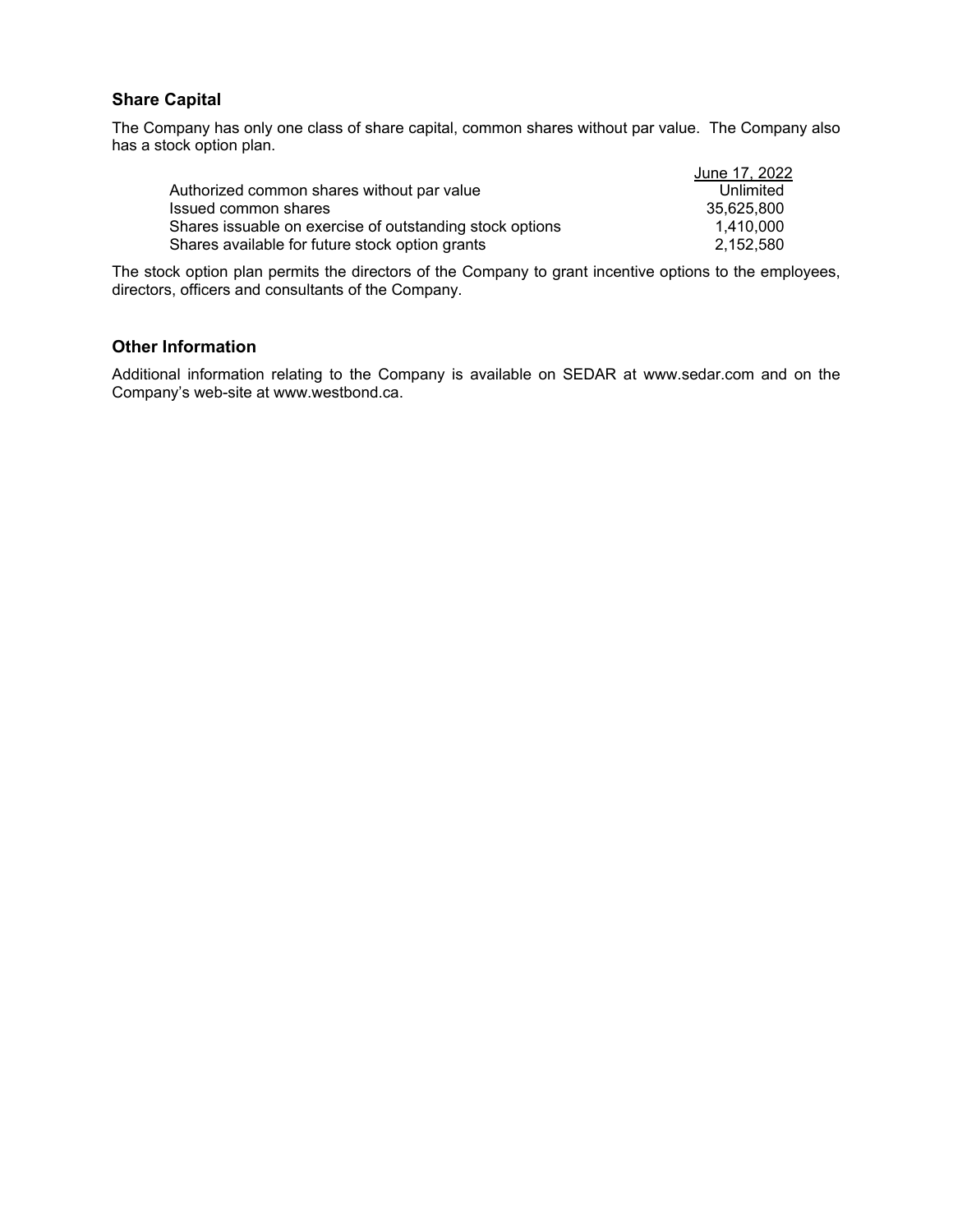

## Independent auditor's report

To the Shareholders of Westbond Enterprises Corporation

#### **Our opinion**

In our opinion, the accompanying consolidated financial statements present fairly, in all material respects, the financial position of Westbond Enterprises Corporation and its subsidiary (together, the Company) as at March 31, 2022 and 2021, and its financial performance and its cash flows for the years then ended in accordance with International Financial Reporting Standards (IFRS).

#### **What we have audited**

The Company's consolidated financial statements comprise:

- the consolidated statements of financial position as at March 31, 2022 and 2021;
- the consolidated statements of profit and comprehensive income for the years then ended;
- the consolidated statements of changes in equity for the years then ended;
- the consolidated statements of cash flows for the years then ended; and
- the notes to the consolidated financial statements, which include significant accounting policies and other explanatory information.

### **Basis for opinion**

We conducted our audit in accordance with Canadian generally accepted auditing standards. Our responsibilities under those standards are further described in the *Auditor's responsibilities for the audit of the consolidated financial statements* section of our report.

We believe that the audit evidence we have obtained is sufficient and appropriate to provide a basis for our opinion.

#### **Independence**

We are independent of the Company in accordance with the ethical requirements that are relevant to our audit of the consolidated financial statements in Canada. We have fulfilled our other ethical responsibilities in accordance with these requirements.

### **Other information**

Management is responsible for the other information. The other information comprises the Management's Discussion and Analysis.

PricewaterhouseCoopers LLP PricewaterhouseCoopers Place, 250 Howe Street, Suite 1400, Vancouver, British Columbia, Canada V6C 3S7 T: +1 604 806 7000, F: +1 604 806 7806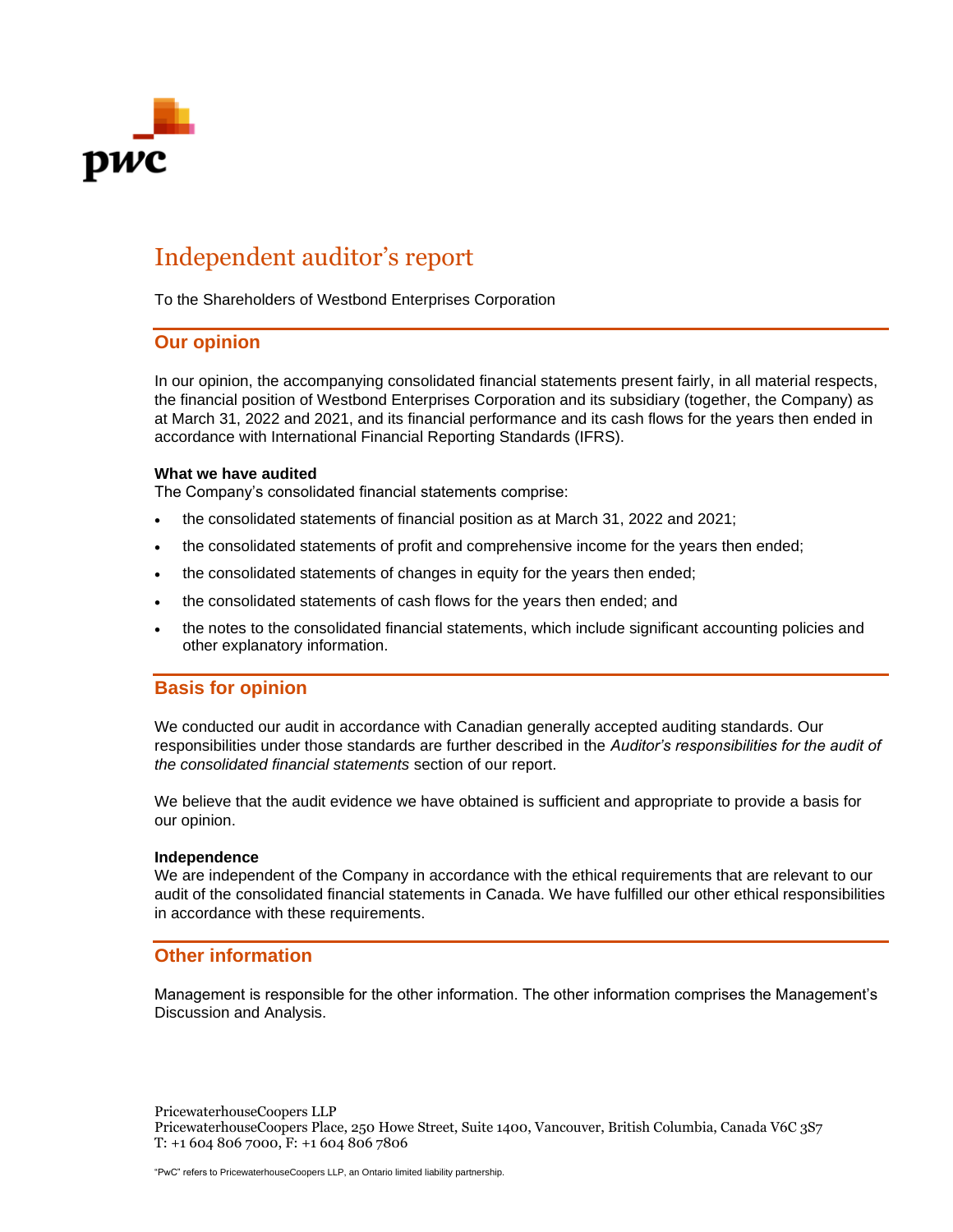

Our opinion on the consolidated financial statements does not cover the other information and we do not express any form of assurance conclusion thereon.

In connection with our audit of the consolidated financial statements, our responsibility is to read the other information identified above and, in doing so, consider whether the other information is materially inconsistent with the consolidated financial statements or our knowledge obtained in the audit, or otherwise appears to be materially misstated.

If, based on the work we have performed, we conclude that there is a material misstatement of this other information, we are required to report that fact. We have nothing to report in this regard.

#### **Responsibilities of management and those charged with governance for the consolidated financial statements**

Management is responsible for the preparation and fair presentation of the consolidated financial statements in accordance with IFRS, and for such internal control as management determines is necessary to enable the preparation of consolidated financial statements that are free from material misstatement, whether due to fraud or error.

In preparing the consolidated financial statements, management is responsible for assessing the Company's ability to continue as a going concern, disclosing, as applicable, matters related to going concern and using the going concern basis of accounting unless management either intends to liquidate the Company or to cease operations, or has no realistic alternative but to do so.

Those charged with governance are responsible for overseeing the Company's financial reporting process.

#### **Auditor's responsibilities for the audit of the consolidated financial statements**

Our objectives are to obtain reasonable assurance about whether the consolidated financial statements as a whole are free from material misstatement, whether due to fraud or error, and to issue an auditor's report that includes our opinion. Reasonable assurance is a high level of assurance, but is not a guarantee that an audit conducted in accordance with Canadian generally accepted auditing standards will always detect a material misstatement when it exists. Misstatements can arise from fraud or error and are considered material if, individually or in the aggregate, they could reasonably be expected to influence the economic decisions of users taken on the basis of these consolidated financial statements.

As part of an audit in accordance with Canadian generally accepted auditing standards, we exercise professional judgment and maintain professional skepticism throughout the audit. We also:

• Identify and assess the risks of material misstatement of the consolidated financial statements, whether due to fraud or error, design and perform audit procedures responsive to those risks, and obtain audit evidence that is sufficient and appropriate to provide a basis for our opinion. The risk of not detecting a material misstatement resulting from fraud is higher than for one resulting from error,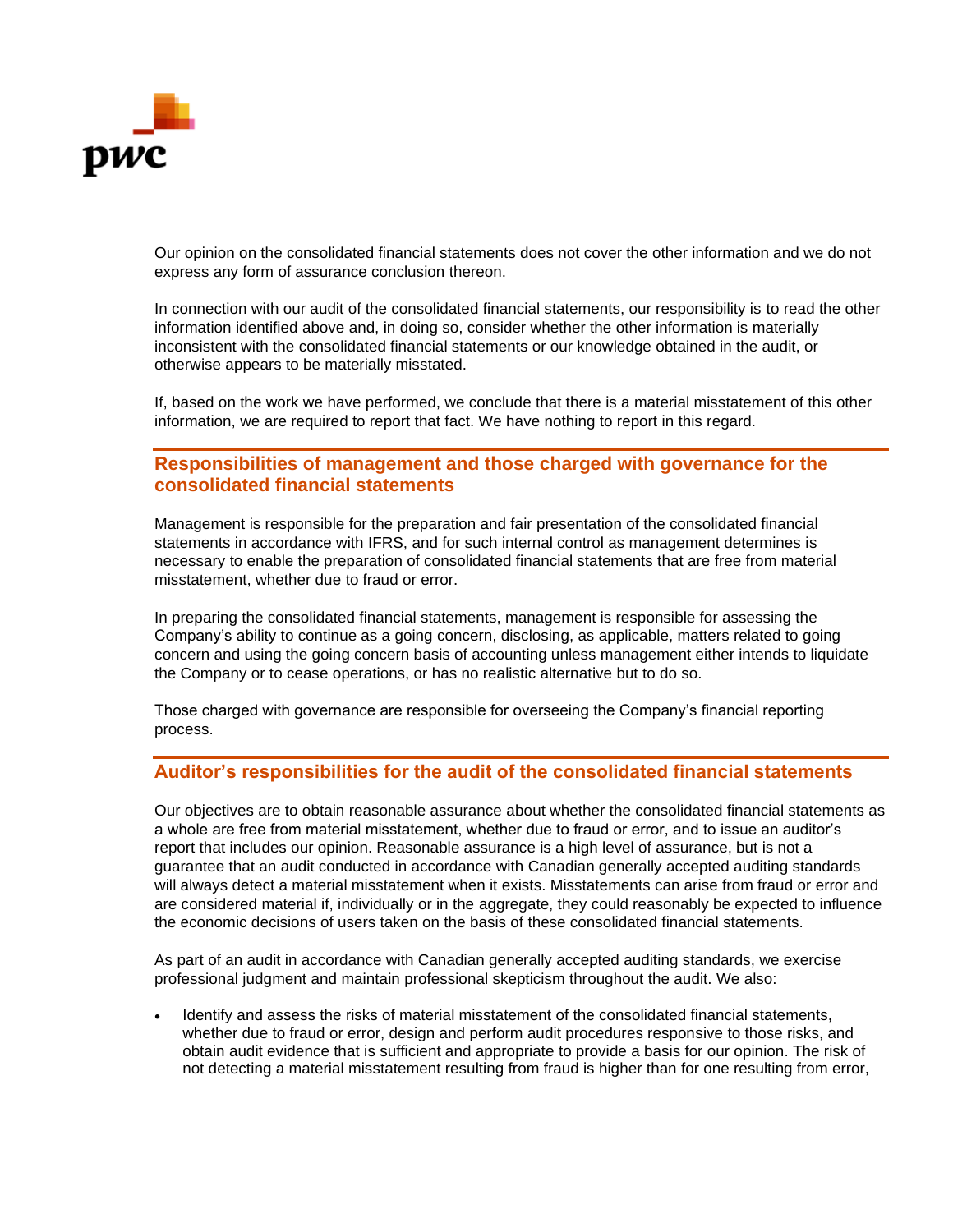

as fraud may involve collusion, forgery, intentional omissions, misrepresentations, or the override of internal control.

- Obtain an understanding of internal control relevant to the audit in order to design audit procedures that are appropriate in the circumstances, but not for the purpose of expressing an opinion on the effectiveness of the Company's internal control.
- Evaluate the appropriateness of accounting policies used and the reasonableness of accounting estimates and related disclosures made by management.
- Conclude on the appropriateness of management's use of the going concern basis of accounting and, based on the audit evidence obtained, whether a material uncertainty exists related to events or conditions that may cast significant doubt on the Company's ability to continue as a going concern. If we conclude that a material uncertainty exists, we are required to draw attention in our auditor's report to the related disclosures in the consolidated financial statements or, if such disclosures are inadequate, to modify our opinion. Our conclusions are based on the audit evidence obtained up to the date of our auditor's report. However, future events or conditions may cause the Company to cease to continue as a going concern.
- Evaluate the overall presentation, structure and content of the consolidated financial statements, including the disclosures, and whether the consolidated financial statements represent the underlying transactions and events in a manner that achieves fair presentation.
- Obtain sufficient appropriate audit evidence regarding the financial information of the entities or business activities within the Company to express an opinion on the consolidated financial statements. We are responsible for the direction, supervision and performance of the group audit. We remain solely responsible for our audit opinion.

We communicate with those charged with governance regarding, among other matters, the planned scope and timing of the audit and significant audit findings, including any significant deficiencies in internal control that we identify during our audit.

We also provide those charged with governance with a statement that we have complied with relevant ethical requirements regarding independence, and to communicate with them all relationships and other matters that may reasonably be thought to bear on our independence, and where applicable, related safeguards.

The engagement partner on the audit resulting in this independent auditor's report is Robert Coard.

PricewaterhouseCoopers LLP

Chartered Professional Accountants

Vancouver, British Columbia June 17, 2022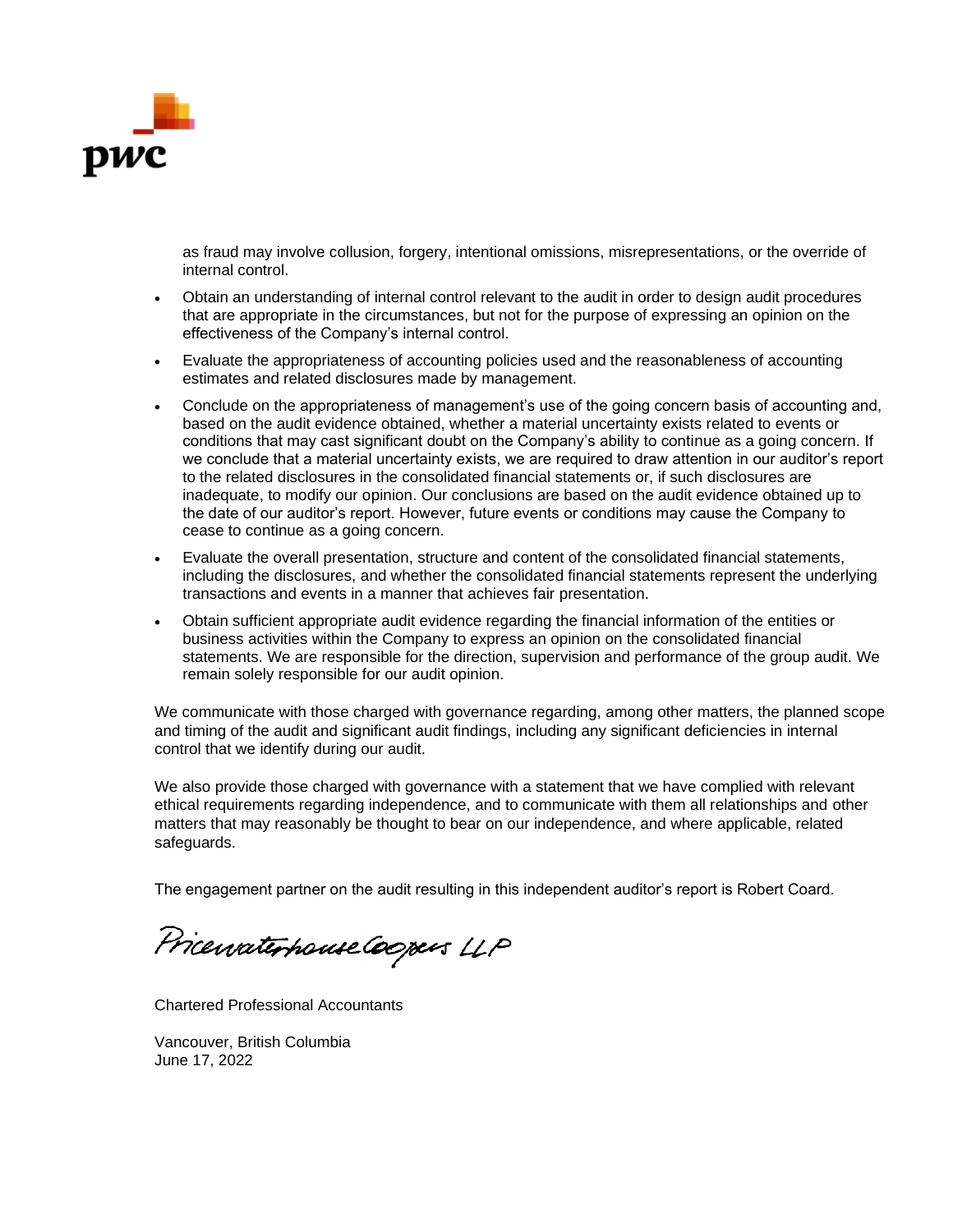#### **WestBond Enterprises Corporation Consolidated Statements of Financial Position (Canadian Dollars)**

|                                                          | <b>Notes</b>   | March 31<br>2022<br>\$ | March 31<br>2021<br>\$ |
|----------------------------------------------------------|----------------|------------------------|------------------------|
| <b>ASSETS</b>                                            |                |                        |                        |
| <b>Non-Current Assets</b>                                |                |                        |                        |
| Plant and equipment                                      | 5              | 8,593,547              | 9,007,166              |
| Right-of use-assets                                      | 6              | 2,102,999              | 2,380,010              |
| Deferred tax asset<br>Other non-current assets           | 9              | 19,118                 | 12,594                 |
|                                                          |                | 9,786                  | 19,993                 |
| <b>Current Assets</b>                                    |                | 10,725,450             | 11,419,763             |
| Inventory                                                | $\overline{7}$ | 1,922,648              | 1,741,869              |
| Trade and other receivables                              |                | 1,111,389              | 805,018                |
| Income tax recoverable                                   |                | 164,256                |                        |
| Prepaid expenses                                         |                | 70,983                 | 117,015                |
| Cash and cash equivalents                                |                | 268,070                | 1,466,071              |
|                                                          |                | 3,537,346              | 4,129,973              |
| <b>Total Assets</b>                                      |                | 14,262,796             | 15,549,736             |
| <b>EQUITY AND LIABILITIES</b>                            |                |                        |                        |
| <b>Equity</b>                                            |                |                        |                        |
| Common shares issued and outstanding                     | 8              | 4,206,910              | 4,206,910              |
| Stock options                                            | 8              | 98,700                 | 98,700                 |
| Contributed surplus                                      |                | 294,089                | 294,089                |
| Retained earnings                                        |                | 3,191,474              | 3,388,899              |
| Equity attributable to common shareholders               |                | 7,791,173              | 7,988,598              |
| Liabilities                                              |                |                        |                        |
| <b>Non-Current Liabilities</b>                           |                |                        |                        |
| Term Ioans                                               | 11             | 297,604                | 1,011,892              |
| Unrealized loss on interest rate swap<br>Lease liability | 11<br>12       | 3,914                  | 36,599                 |
| Deferred tax liability                                   | 9              | 2,058,472<br>2,165,989 | 2,296,595<br>1,979,650 |
|                                                          |                | 4,525,979              | 5,324,736              |
| <b>Current Liabilities</b>                               |                |                        |                        |
| Revolving loans                                          | 10             | 86,537                 |                        |
| Term loans                                               | 11             | 714,288                | 714,288                |
| Lease liability                                          | 12             | 238,123                | 217,423                |
| Income tax payable                                       |                |                        | 250,323                |
| Trade and other payables                                 | 13             | 906,696                | 1,054,368              |
|                                                          |                | 1,945,644              | 2,236,402              |
| <b>Total Liabilities</b>                                 |                | 6,471,623              | 7,561,138              |
| <b>Total Equity and Liabilities</b>                      |                | 14,262,796             | 15,549,736             |
|                                                          |                |                        |                        |

#### **APPROVED BY THE BOARD OF DIRECTORS**

 $\overline{u}$ 

Wery

Director **Director** Director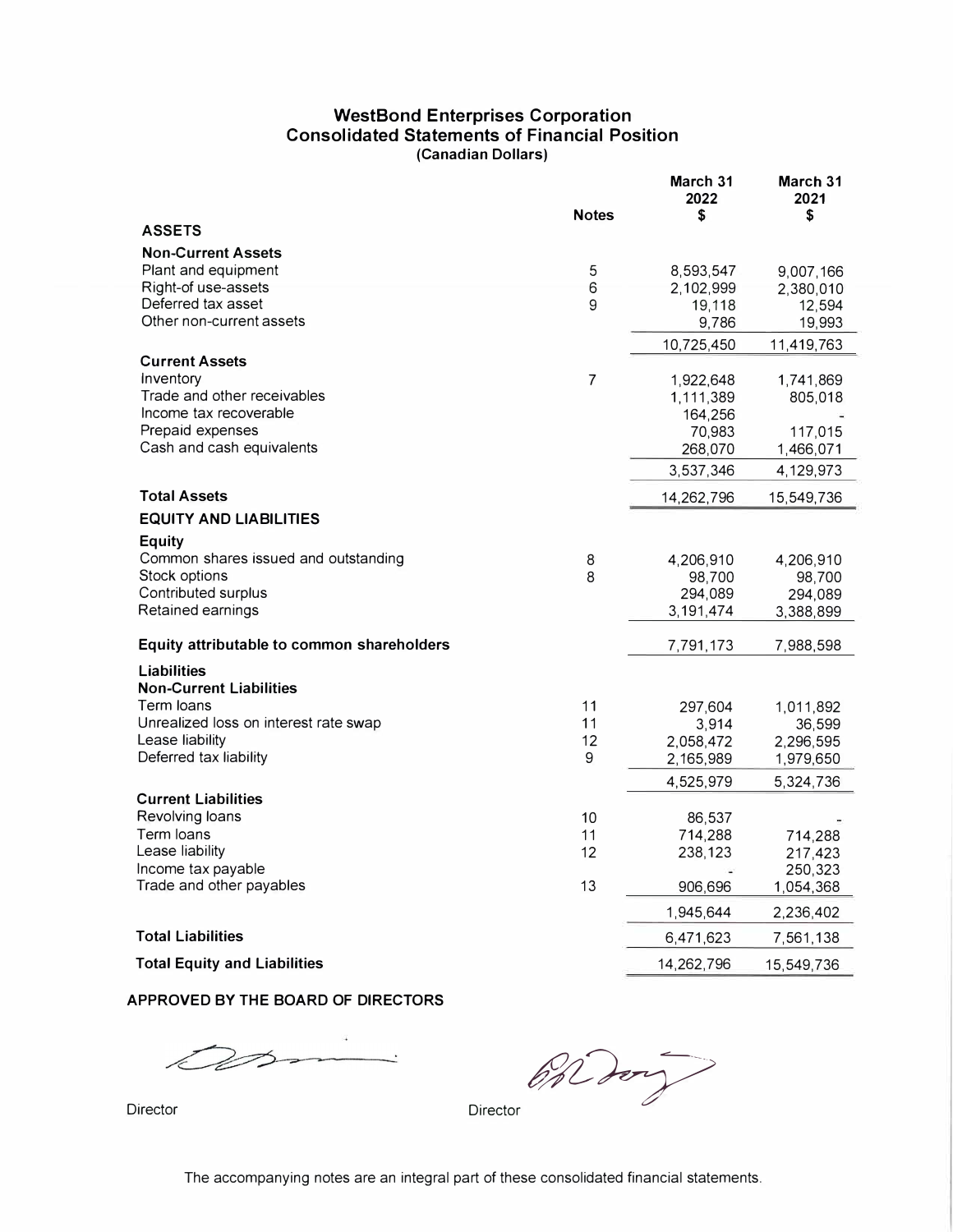### **WestBond Enterprises Corporation Consolidated Statements of Profit and Comprehensive Income (Canadian Dollars)**

|                                                      |              | <b>Years ended March 31</b> |            |
|------------------------------------------------------|--------------|-----------------------------|------------|
|                                                      |              | 2022                        | 2021       |
|                                                      | <b>Notes</b> | \$                          | \$         |
| <b>Sales</b>                                         | 14           | 11,378,650                  | 13,979,808 |
| <b>Cost of sales</b>                                 | 15           | 8,495,751                   | 8,651,691  |
| <b>Gross Profit</b>                                  |              | 2,882,899                   | 5,328,117  |
| Selling and distribution expenses                    | 16           | 926,463                     | 828,144    |
| General and administrative expenses                  | 17           | 855,885                     | 864,985    |
| <b>Operating Profit</b>                              |              | 1,100,551                   | 3,634,988  |
| Foreign exchange loss                                |              | 3,875                       | 17,813     |
| Interest expense on loans                            |              | 63,641                      | 82,474     |
| Interest expense on lease liability                  |              | 106,621                     | 116,096    |
| <b>Canada Emergency Wage Subsidy</b>                 |              |                             | (204, 710) |
| Unrealized gain on interest rate swap                |              | (32, 685)                   | (28, 340)  |
| <b>Profit Before Tax</b>                             |              | 959,099                     | 3,651,655  |
| Income tax expense                                   | 9            | 265,879                     | 1,008,658  |
| <b>Profit and Comprehensive Income</b>               |              | 693,220                     | 2,642,997  |
| Weighted average shares outstanding                  |              | 35,625,800                  | 35,530,129 |
| Earnings per share, basic                            |              | 0.019                       | 0.074      |
|                                                      |              |                             |            |
| Dilutive effect of stock options outstanding         |              | 128,182                     | 216,012    |
| Fully diluted weighted average shares<br>outstanding |              | 35,753,982                  | 35,746,141 |
| Earnings per share, fully diluted                    |              | 0.019                       | 0.074      |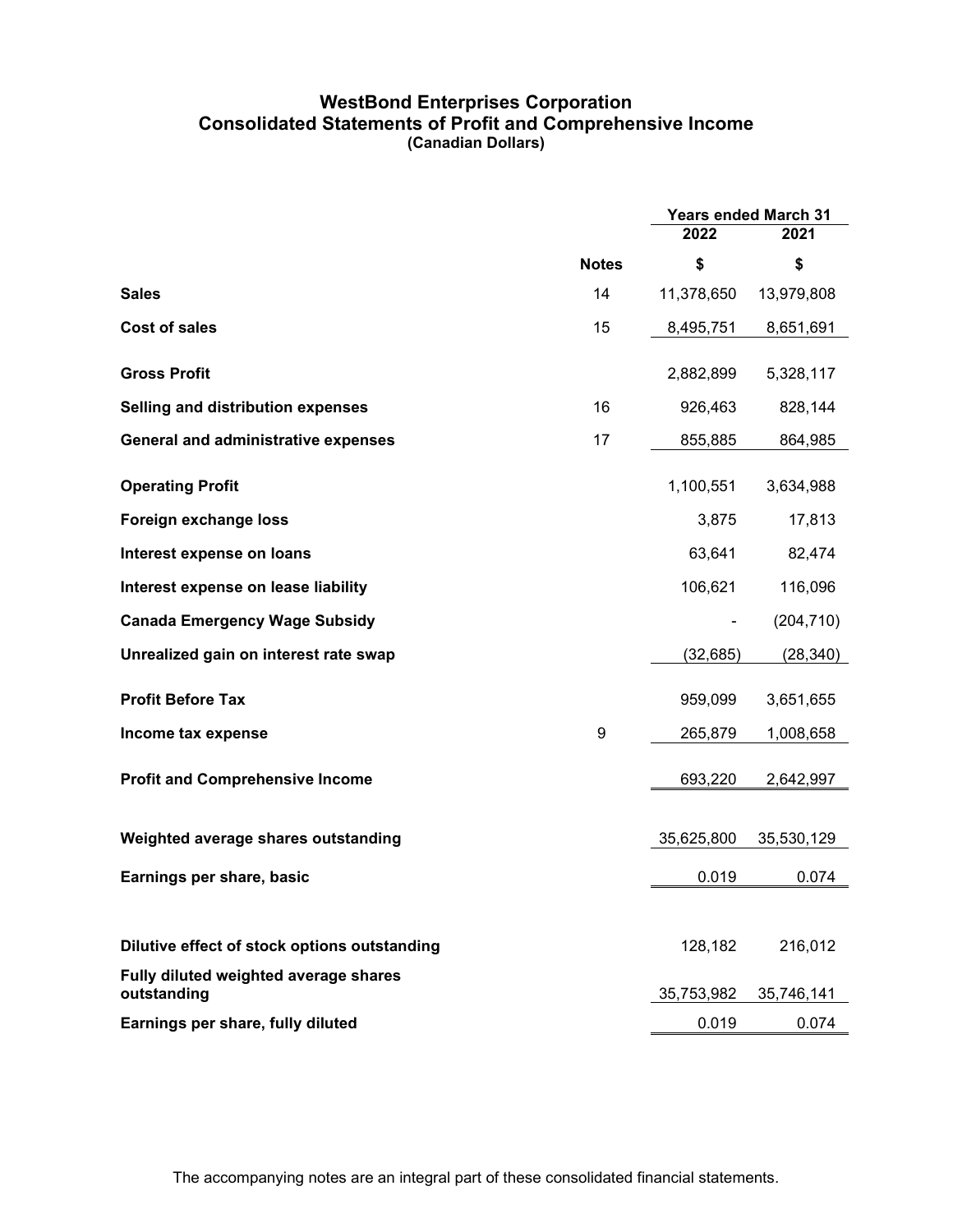### **WestBond Enterprises Corporation Consolidated Statements of Changes in Equity (Canadian Dollars)**

|                                   | Common<br><b>Shares</b> | <b>Stock</b><br><b>Options</b> | <b>Contributed</b><br><b>Surplus</b> | <b>Retained</b><br><b>Earnings</b> | <b>Total</b> |
|-----------------------------------|-------------------------|--------------------------------|--------------------------------------|------------------------------------|--------------|
|                                   | \$                      | \$                             | \$                                   | \$                                 | \$           |
| Balance as at March 31, 2020      | 4,138,710               |                                | 294,089                              | 1,458,218                          | 5,891,017    |
| <b>Grant of stock options</b>     |                         | 106,400                        |                                      |                                    | 106,400      |
| <b>Exercise of stock options</b>  | 68,200                  | (7,700)                        |                                      |                                    | 60,500       |
| Dividends paid, \$0.02 per share  |                         |                                |                                      | (712, 316)                         | (712, 316)   |
| Profit for the year               |                         |                                |                                      | $-2,642,997$                       | 2,642,997    |
| Balance as at March 31, 2021      | 4,206,910               | 98,700                         | 294,089                              | 3,388,899                          | 7,988,598    |
| Dividends paid, \$0.025 per share |                         |                                |                                      | (890, 645)                         | (890, 645)   |
| Profit for the year               |                         |                                | $\blacksquare$                       | 693,220                            | 693,220      |
| Balance as at March 31, 2022      | 4,206,910               | 98,700                         | 294,089                              | 3,191,474                          | 7,791,173    |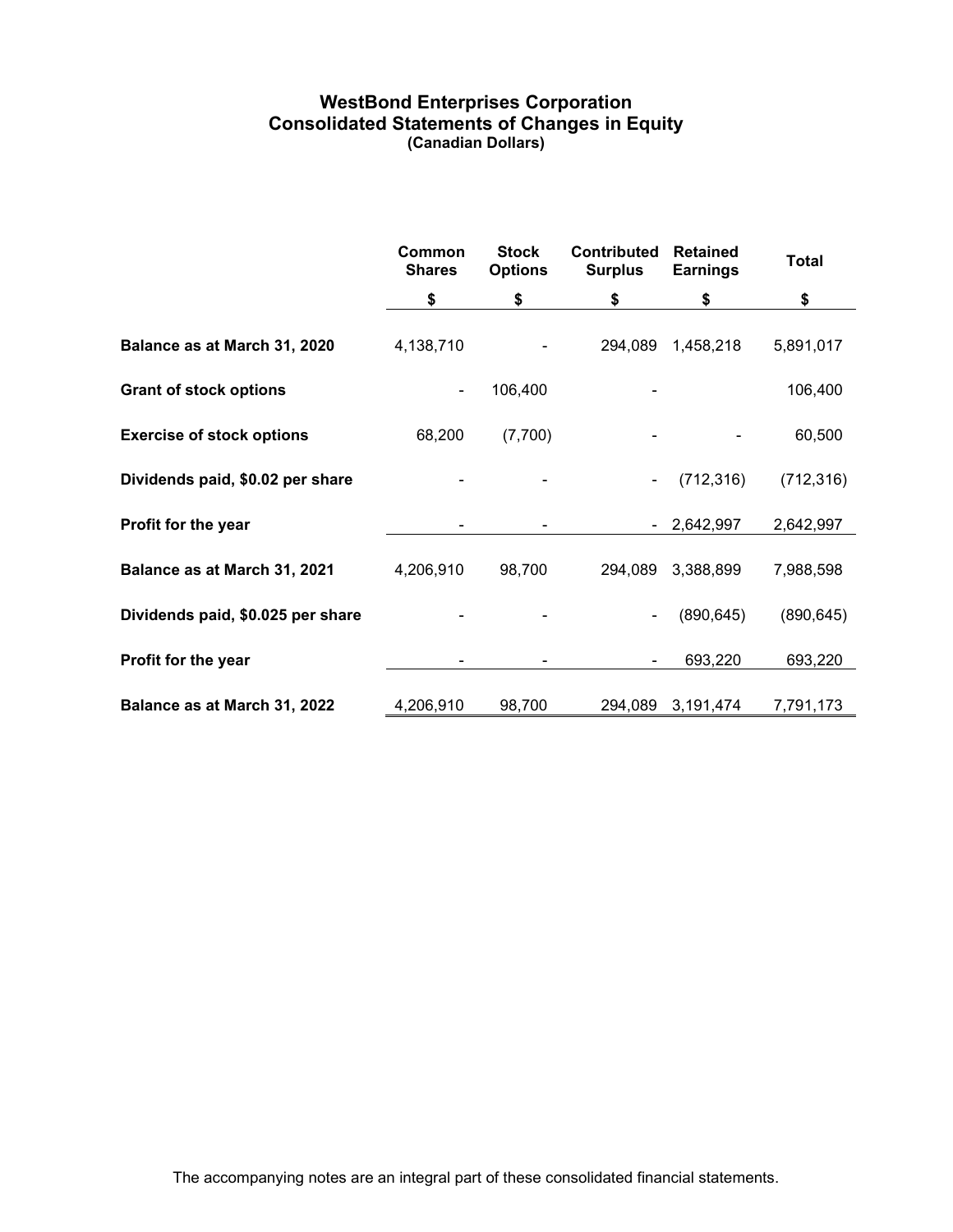#### **WestBond Enterprises Corporation Consolidated Statements of Cash Flows (Canadian Dollars)**

|                                               |              | Years ended March 31 |                      |
|-----------------------------------------------|--------------|----------------------|----------------------|
|                                               |              | 2022                 | 2021                 |
|                                               | <b>Notes</b> | \$                   | \$                   |
| <b>Operating Activities</b>                   |              |                      |                      |
| Profit                                        |              | 693,220              | 2,642,997            |
| Adjustments to reconcile profit to cash flows |              |                      |                      |
| from operating activities                     |              |                      |                      |
| - depreciation of plant and office equipment  |              | 741,377              | 697,755              |
| - depreciation of right-of-use assets         |              | 277,010              | 277,011              |
| - stock option expense                        |              |                      | 106,400              |
| - unrealized gain on interest rate swap       |              | (32, 685)            | (28, 340)            |
| - interest expense on loans                   |              | 63,641               | 82,474               |
| - interest expense on lease liability         |              | 106,621              | 116,096              |
| - income tax expense<br>- income tax paid     |              | 265,880<br>(500,643) | 1,008,658            |
|                                               |              |                      |                      |
| Cash flows from operating activities before   |              |                      |                      |
| changes in non-cash working capital           |              | 1,614,421            | 4,903,051            |
| (Increase) decrease in                        |              |                      |                      |
| - inventory                                   |              | (180, 779)           | (455, 161)           |
| - trade and other receivables                 |              | (296, 164)<br>45,870 | 786,350<br>(31, 995) |
| - prepaid expenses<br>(Decrease) increase in  |              |                      |                      |
| - trade and other payables                    |              | (146, 962)           | (226, 611)           |
| Net Cash Flows from Operating Activities      |              | 1,036,386            | 4,975,634            |
| <b>Investing Activities</b>                   |              |                      |                      |
|                                               |              |                      |                      |
| Purchase of plant and equipment               | 18           | (327, 647)           | (2, 133, 443)        |
| <b>Financing Activities</b>                   |              |                      |                      |
| Increase in revolving loans                   |              | 86,537               |                      |
| Repayment of term loans                       |              | (714, 288)           | (714, 288)           |
| Interest paid on loans                        |              | (63, 479)            | (79, 202)            |
| Interest portion of lease payments            |              | (107, 442)           | (116, 882)           |
| Principal portion of lease payments           |              | (217, 423)           | (207, 983)           |
| Exercise of stock options<br>Dividends paid   |              | (890, 645)           | 60,500<br>(712, 316) |
| Net Cash Flows used in Financing Activities   |              | (1,906,740)          | (1,770,171)          |
|                                               |              |                      |                      |
| Net Increase (Decrease) in Cash and Cash      |              |                      |                      |
| <b>Equivalents</b>                            |              | (1, 198, 001)        | 1,072,020            |
| <b>Cash and Cash Equivalents at the</b>       |              |                      |                      |
| <b>Beginning of the Year</b>                  |              | 1,466,071            | 394,051              |
| Cash and Cash Equivalents at the End of       |              |                      |                      |
| the Year                                      |              | 268,070              | 1,466,071            |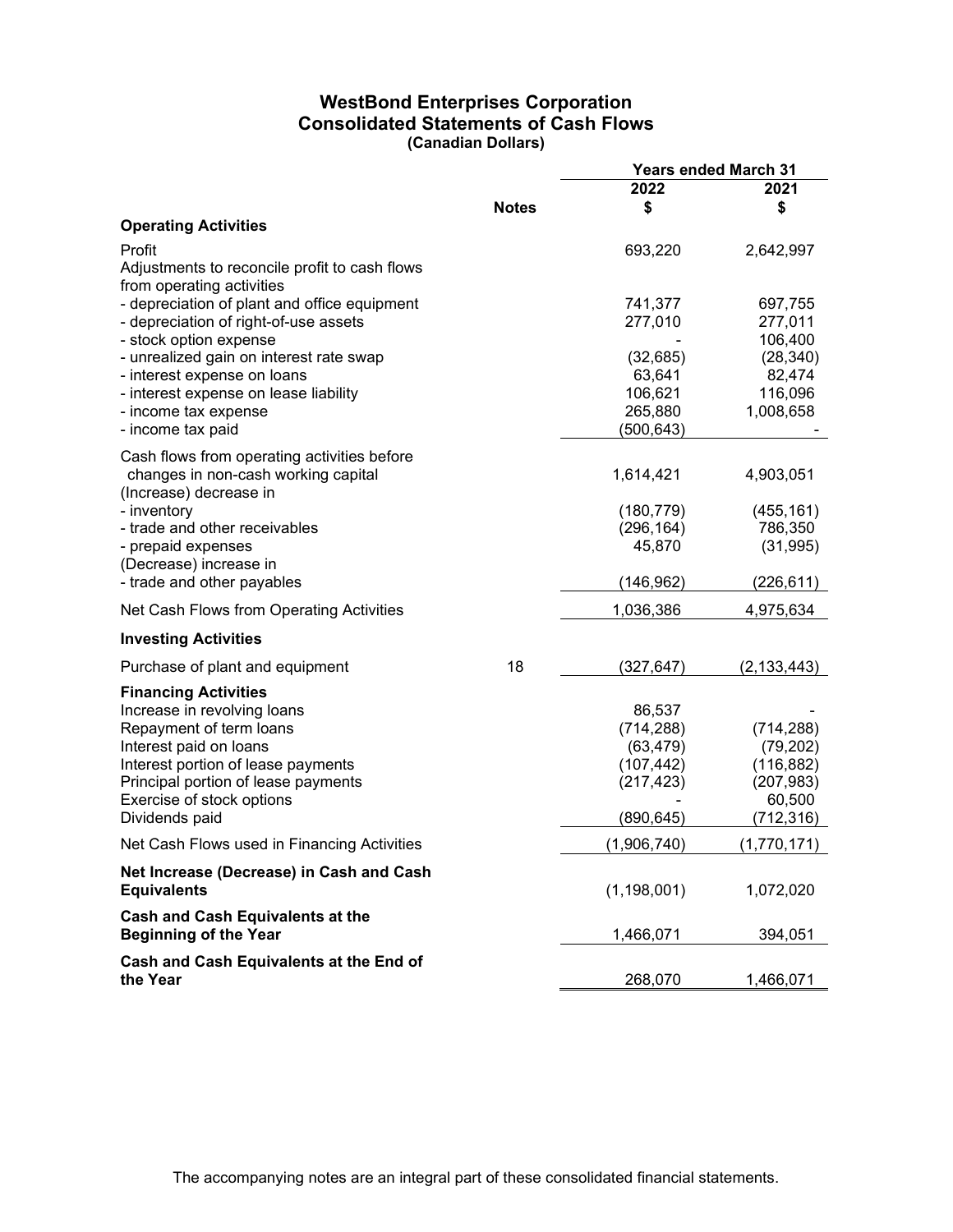**Notes to the Consolidated Financial Statements March 31, 2022 and 2021 (Canadian Dollars)**

#### **1. GENERAL INFORMATION**

WestBond Enterprises Corporation and its wholly owned subsidiary, WestBond Industries Inc., (together, the company) are a paper manufacturer and converter that manufactures disposable products for medical, hygienic and industrial uses. The company's manufacturing facilities are in Canada and its sales are primarily to Canada and the United States of America. The company is incorporated in British Columbia, Canada, and has its principal place of business at 7403 Progress Way, Unit 101, Delta, British Columbia.

The consolidated financial statements of the company for the year ended March 31, 2022 were authorized for issue by resolution of the directors on June 17**,** 2022.

#### **2. BASIS OF PREPARATION**

The consolidated financial statements of the company have been prepared in accordance with International Financial Reporting Standards ("IFRS") as issued by the International Accounting Standards Board. The consolidated financial statements have been prepared under the historical cost convention.

#### <span id="page-18-0"></span>**3. SIGNIFICANT ACCOUNTING POLICIES, JUDGMENTS AND ESTIMATES**

#### **Consolidation**

These consolidated financial statements consolidate the accounts of WestBond Enterprises Corporation and its wholly owned subsidiary, WestBond Industries Inc. All intercompany transactions, balances and unrealized gains and losses from intercompany transactions are eliminated on consolidation.

#### **Functional and Presentation Currency and Foreign Currency Translation**

The consolidated financial statements are presented in Canadian dollars, which is the currency of the primary economic environment in which the company operates (the "functional currency"). Foreign currency transactions are translated into the functional currency using exchange rates prevailing at the dates of the transactions. Generally, foreign exchange gains and losses resulting from the settlement of foreign currency transactions and from the translation at period-end exchange rates of monetary assets and liabilities denominated in currencies other than the functional currency are recognized in the consolidated statements of comprehensive income.

#### **Plant and Equipment**

Plant and equipment are carried at cost less accumulated depreciation and accumulated impairment losses. Cost includes expenditures that are directly attributable to the acquisition of the asset. Subsequent costs are included in the asset's carrying amount or recognized as a separate asset, if appropriate, only when it is probable that future economic benefits associated with the item will flow to the company and the cost can be measured reliably. The carrying amount of a replaced asset is derecognized when replaced. Repairs and maintenance costs are charged to the consolidated statements of comprehensive income during the period in which they are incurred.

Depreciation is charged to profit using the straight-line method in amounts sufficient to depreciate the costs of the assets over their estimated useful lives as follows:

| Factory equipment      | $-1$ to 25 years  |
|------------------------|-------------------|
| Leasehold improvements | $-15$ to 25 years |
| Office equipment       | $-3$ to 15 years  |

The company allocates the cost initially recognized in respect of an item of plant and equipment to its significant parts and depreciates separately each such part. Residual values, method of depreciation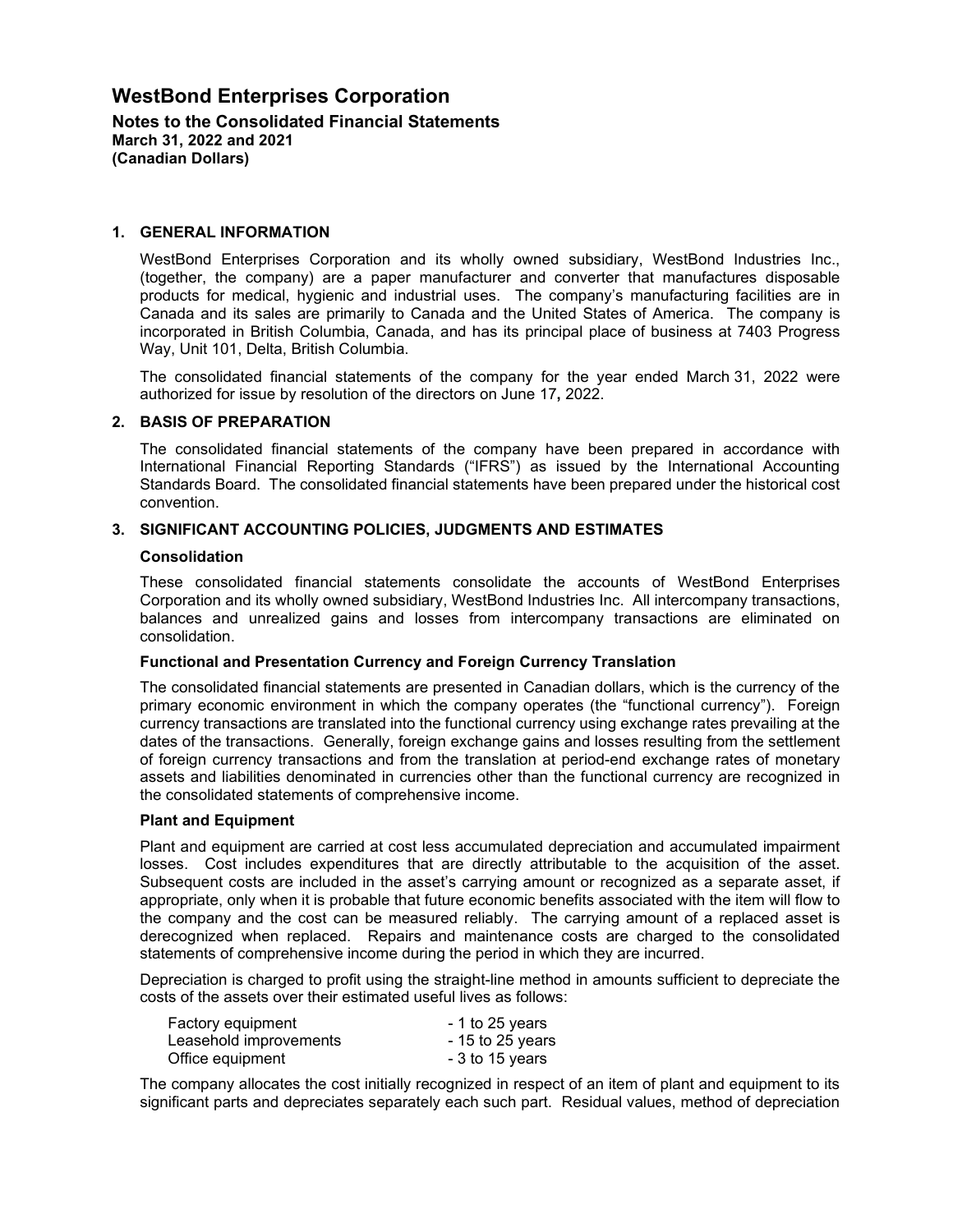#### **Notes to the Consolidated Financial Statements March 31, 2022 and 2021 (Canadian Dollars)**

#### **[3.](#page-18-0) SIGNIFICANT ACCOUNTING POLICIES, JUDGMENTS AND ESTIMATES (continued)**

and useful lives of the plant and equipment are reviewed annually and adjusted if appropriate. Depreciation is not charged on assets until they are available for use in the location and condition necessary to be capable of operating in the manner intended by management.

Plant and equipment are tested for impairment when events or changes in circumstances indicate that the carrying amount may not be recoverable. For the purpose of measuring recoverable amounts, assets are grouped at the lowest levels for which there are separately identifiable cash flows (cashgenerating unit or CGU). The recoverable amount is the higher of an asset's fair value less costs to sell and value in use (which is the present value of the expected future cash flows of the relevant asset or CGU). An impairment loss is recognized for the amount by which the asset's carrying amount exceeds its recoverable amount. When events or circumstances warrant, impairment losses are evaluated for potential reversals.

#### **Right-of-Use Assets**

"Right-of-use" assets, representing the right to use an underlying leased asset, and a lease liability, representing the obligation to make lease payments, are recognized at the inception of a lease. The lessee recognizes depreciation of the right-of-use asset and interest on the lease liability and also classifies cash repayments of the lease liability into a principal portion and an interest portion. Assets and liabilities are initially measured on a present value basis. The measurement includes noncancellable lease payments and also includes payments to be made in optional periods if the lessee is reasonably certain to exercise an option to extend the lease, or not to exercise an option to terminate the lease. Other operating payments associated with leased premises are recorded in the period in which the expenses occur. The company elected not to apply the standard to short-term leases and leases for which the underlying asset is of low value.

#### **Inventory**

Inventory is measured at the lower of cost and net realizable value. Raw materials inventory costs include all costs incurred to bring the materials to their current state and location, including the purchase price, duties, non-refundable taxes and freight. Finished goods inventory includes, in addition to the cost of the raw materials incorporated into their manufacture, the costs of labour incurred directly in their manufacture and an allocation of indirect variable overhead, fixed overhead and depreciation on plant and equipment and right-of-use assets. Costs are assigned to inventory on a first-in, first-out basis. Overhead related to raw materials manufactured by the company is allocated to the cost of those raw materials based on the practical capacity of the manufacturing plant. The allocation of the remaining overhead is based on the proportionate costs of the direct materials and labour costs included in finished goods inventory to the total materials and labour costs incurred during the period.

#### **Financial Instruments**

Financial assets and liabilities are recognized when the company becomes a party to the contractual provisions of the instrument. Financial assets are derecognized when the rights to receive cash flows from the assets have expired or have been transferred and the company has transferred substantially all risks and rewards of ownership.

Financial assets and liabilities are offset and the net amount is reported in the consolidated statements of financial position when there is a legally enforceable right to offset the recognized amounts and there is an intention to settle on a net basis, or realize the asset and settle the liability simultaneously.

At initial recognition, the company classifies its financial instruments in the following categories depending on the purpose for which the instruments were acquired:

(i) Financial Assets at Amortized Cost: Financial assets are initially measured at fair value and classified as subsequently measured at amortized cost or fair value on the basis of the business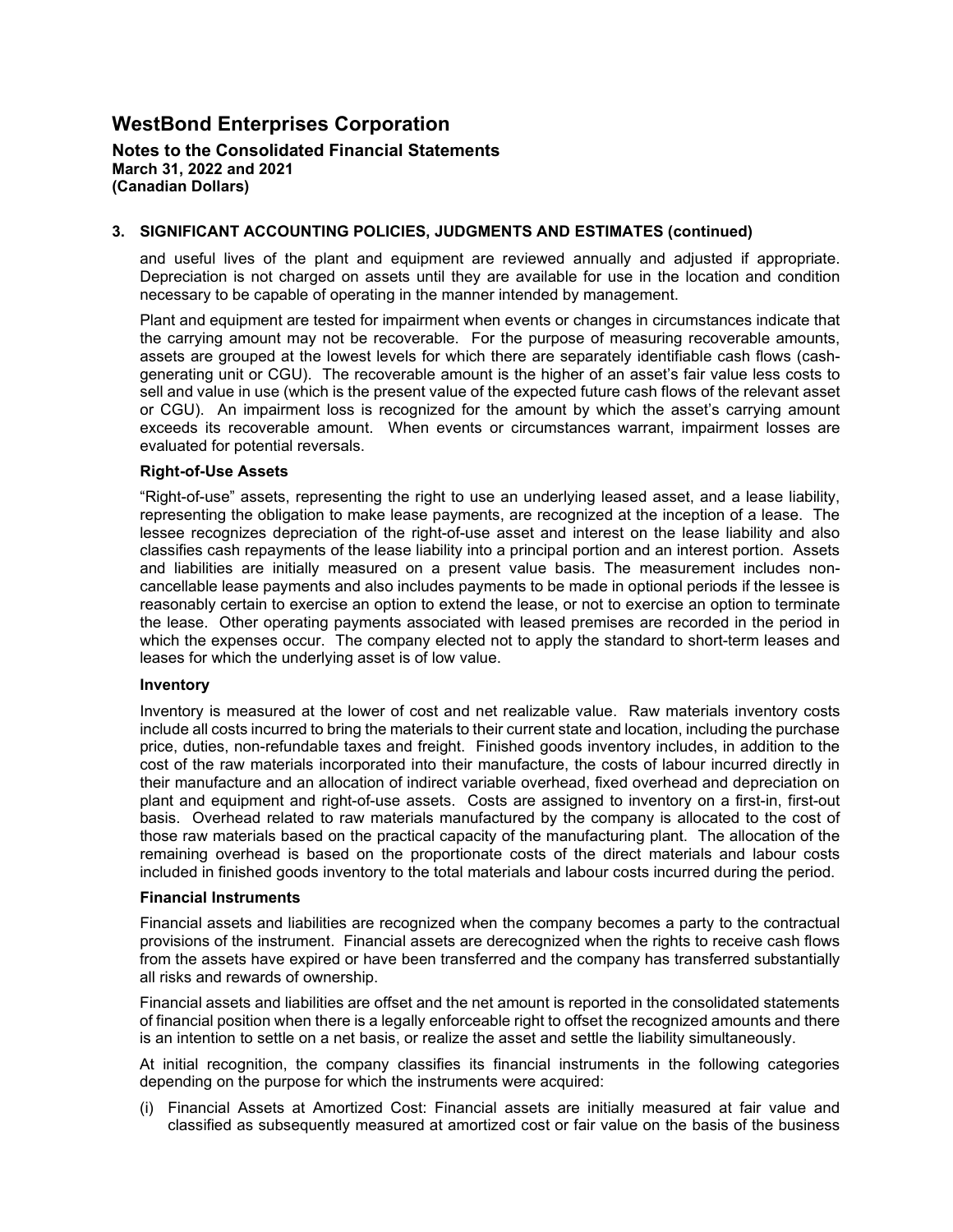#### **Notes to the Consolidated Financial Statements March 31, 2022 and 2021 (Canadian Dollars)**

#### **[3.](#page-18-0) SIGNIFICANT ACCOUNTING POLICIES, JUDGMENTS AND ESTIMATES (continued)**

model for managing the financial asset and the contractual cash flow characteristics of the financial assets. A financial asset is subsequently measured at amortized cost only if it is held in a business model whose objective is to hold assets in order to collect contractual cash flows and the contractual terms give rise on specified dates to cash flows that are solely payments of principal and interest. The company's trade and other receivables are in this category and are subsequently measured at amortized cost using the effective interest method less a provision for impairment. Gains or losses on financial assets in this category are recognized in profit or loss when the financial asset is derecognized, impaired or reclassified.

- (ii) Financial Assets at Fair Value: Financial assets not meeting the criteria for subsequent measurement at amortized cost are initially and subsequently measured at fair value. The company's cash and cash equivalents are in this category. Gains or losses arising from changes in fair value are recognized in profit or loss unless the financial asset is an equity instrument that is not held for trading and the company has made an irrevocable election at initial recognition to present subsequent changes in its fair value in other comprehensive income.
- (iii) Financial Liabilities at Amortized Cost: Financial liabilities at amortized cost include trade and other payables and loans. Trade and other payables are initially recognized at the amount required to be paid, less a discount to reduce the payables to fair value. Subsequently, payables are measured at amortized cost using the effective interest method. Loans are recognized initially at fair value, net of any transaction costs incurred, and subsequently at amortized cost using the effective interest method. Financial liabilities are classified as current liabilities if payment is due within 12 months. Otherwise, they are presented as non-current liabilities.
- (iv) Financial Liabilities at Fair Value through Profit or Loss: A financial liability is classified in this category if acquired principally for the purpose of selling or repurchasing in the short-term. Derivatives are also included in this category unless they are designated as hedges. The company's interest rate swap contract is classified in this category.

Financial liabilities in this category are recognized initially and subsequently at fair value. Transaction costs are expensed in the consolidated statements of comprehensive income. Gains and losses arising from changes in fair value are presented in the consolidated statements of comprehensive income within other gains and losses in the period in which they arise.

#### **Impairment of financial assets**

At each reporting date the company assesses whether there is objective evidence that a financial asset is impaired. If such evidence exists, the company recognizes an impairment loss. The loss is the difference between the amortized cost of the financial asset and the present value of the estimated future cash flows, discounted using the instrument's original effective interest rate.

Impairment losses on financial assets carried at amortized cost are reversed in subsequent periods if the amount of the loss decreases and the decrease can be related objectively to an event occurring after the impairment was recognized.

#### **Cash and Cash Equivalents**

Cash and cash equivalents are defined as cash on hand, demand deposits and short-term, highly liquid investments that are readily convertible to known amounts of cash within 90 days of deposit.

#### **Stock-Based Compensation Plan**

The company has a stock-based compensation plan that permits the directors of the company to grant incentive stock options to its employees, directors and consultants. At the directors' discretion, stock options may vest in blocks over a designated period of time. Each vesting block in an award is considered a separate award with its own vesting period and grant date fair value. The fair value of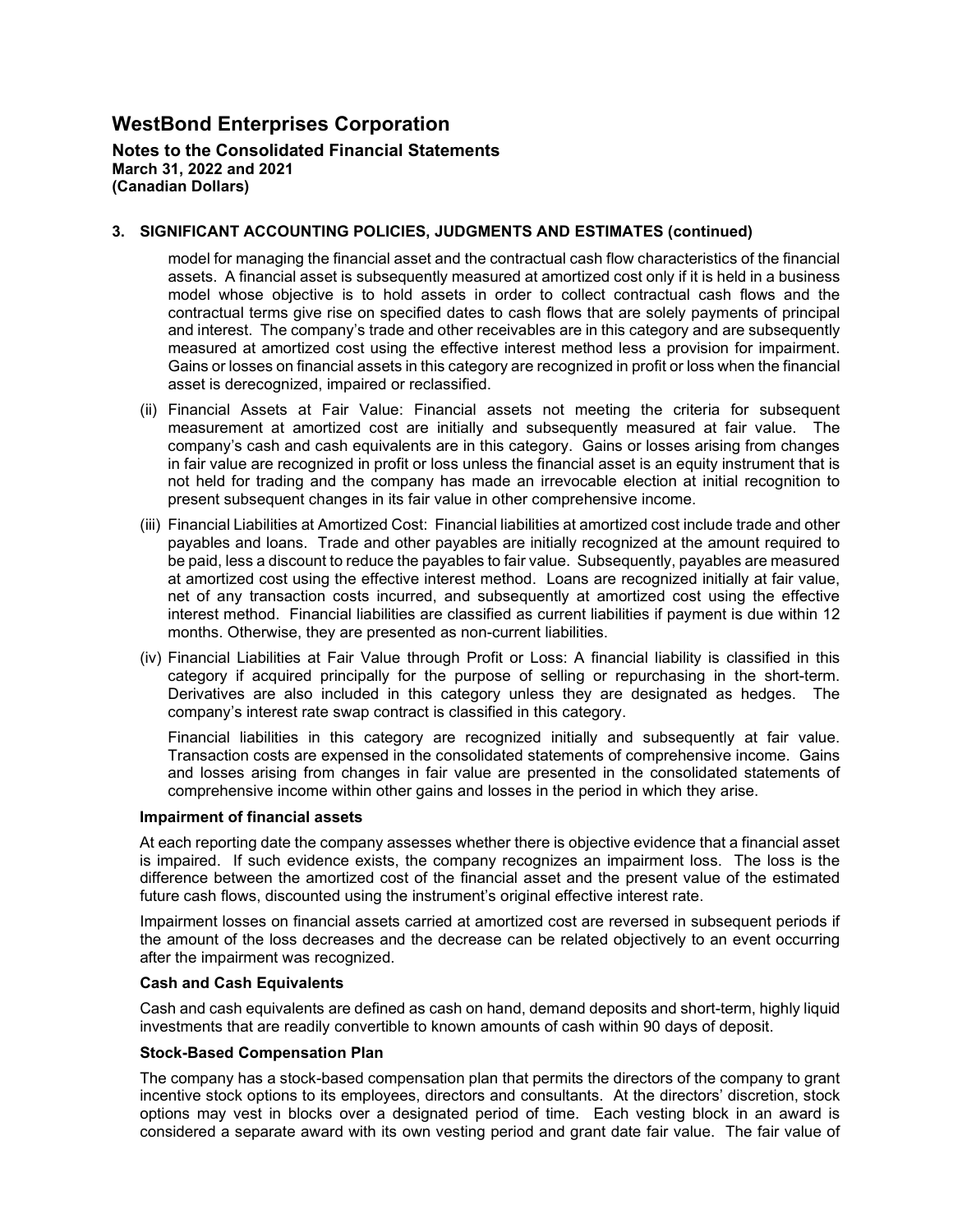#### **Notes to the Consolidated Financial Statements March 31, 2022 and 2021 (Canadian Dollars)**

#### **[3.](#page-18-0) SIGNIFICANT ACCOUNTING POLICIES, JUDGMENTS AND ESTIMATES (continued)**

each block is measured at the date of grant using the Black-Scholes option pricing model. Compensation expense for options granted to employees and directors, or the cost of goods or services acquired in exchange for options granted to non-employees, is recognized over each block's vesting period by reflecting a contribution to shareholders' equity based on the number of awards expected to vest. The number of awards expected to vest is reviewed at least annually, with any impact being recognized immediately.

#### **Income Tax**

Income tax comprises current and deferred tax. Income tax is recognized in the consolidated statements of comprehensive income except to the extent that it relates to items recognized directly in equity, in which case the income tax is also recognized directly in equity.

Current tax is the expected tax payable or refundable on the taxable profit or loss for the year, using tax rates and laws that have been enacted or substantively enacted at the end of the reporting period, and any adjustment to tax payable or refundable in respect of previous years.

In general, deferred tax is recognized in respect of temporary differences arising between the tax bases of assets and liabilities and their carrying amounts in the consolidated financial statements. Deferred income tax is determined on a non-discounted basis using tax rates and laws that have been enacted or substantively enacted at the end of the reporting period and are expected to apply when the deferred tax asset or liability is settled. Deferred tax assets are recognized to the extent that it is probable that the assets can be recovered. Deferred income tax assets and liabilities are presented as non-current.

#### **Revenue**

The company sells goods that it has manufactured to its customers based on contracts comprising a purchase order from the customer and an order confirmation sent to the customer that sets the prices for the goods ordered. Revenue from contracts with customers is recognized when the goods are shipped, which is when control of the products transfers to the customer and the company has no remaining performance obligations, provided it is probable that the company will collect the selling price for the goods.

#### **Earnings Per Share**

Basic earnings per share is calculated using the weighted average number of common shares outstanding during the period. Diluted earnings per share is calculated using the treasury stock method. This method assumes that common shares are issued for the exercise of stock options and warrants and that the assumed proceeds are used to purchase common shares at the average market price during the period. The excess, if any, over the number of shares assumed issued and the number of shares assumed purchased is added to the basic weighted average number of shares outstanding to determine the diluted number of common shares outstanding. If the average market price during the period is less than the exercise price of the stock options or warrants, no dilution will occur.

#### **Judgments and Estimates**

The preparation of consolidated financial statements requires the company's management to make judgments, assumptions and estimates that affect the amounts reported in the consolidated financial statements and the disclosures in the notes to the consolidated financial statements. Actual results may differ from these estimates. Significant judgments and estimates are made in the determination of the net realizable value of inventories and the useful lives of plant and equipment.

The company adjusts inventory values so that the carrying value does not exceed the net realizable value. This requires the use of estimates of the inventory that will be sold, the prices at which it will be sold, and an assessment of expected orders from customers. The estimates also reflect changes in products and changes in demand due to obsolescence and competition.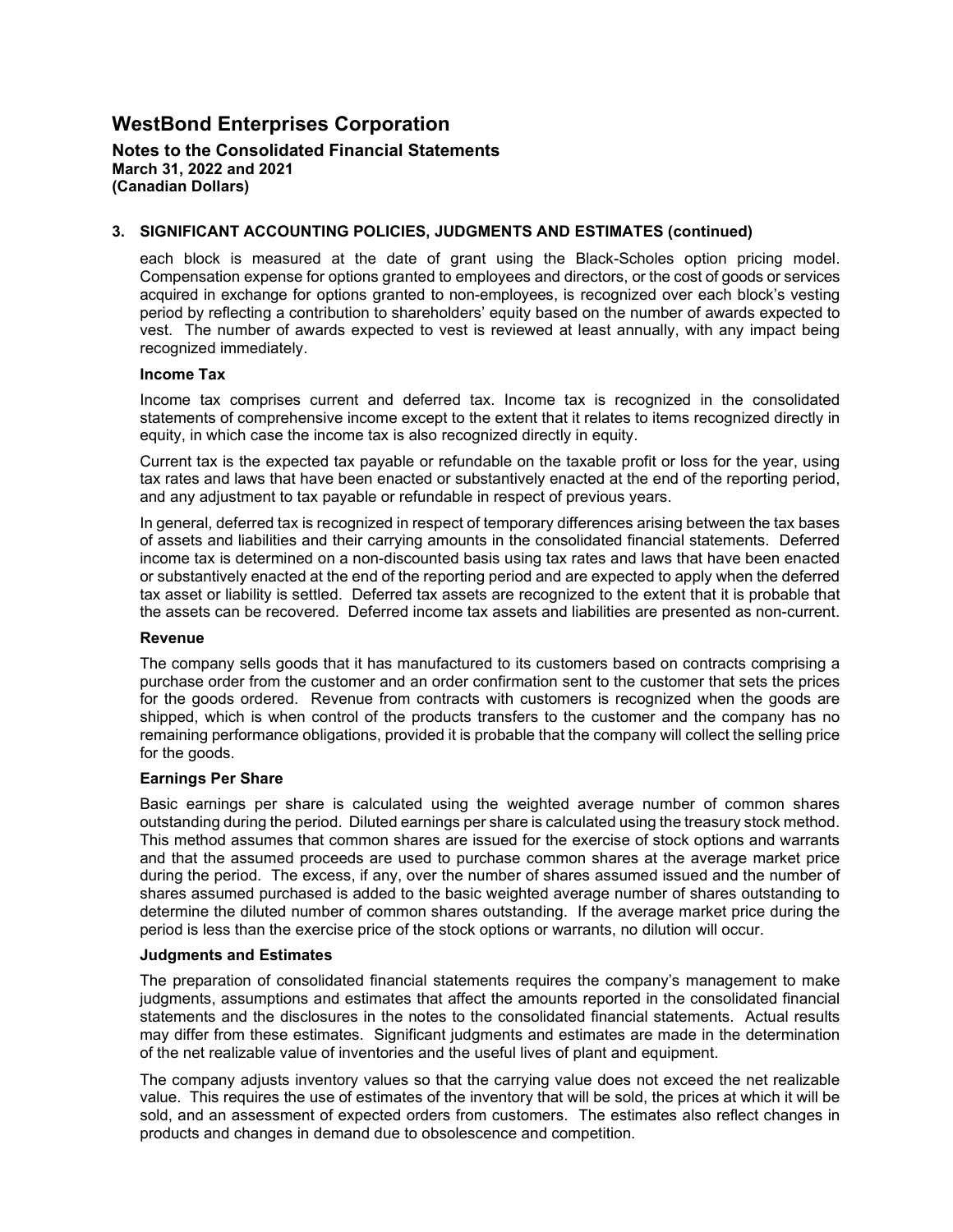#### **Notes to the Consolidated Financial Statements March 31, 2022 and 2021 (Canadian Dollars)**

#### **[3.](#page-18-0) SIGNIFICANT ACCOUNTING POLICIES, JUDGMENTS AND ESTIMATES (continued)**

The company bases the amount of depreciation charged against plant and equipment on estimates of the expected useful life of each component of plant and equipment. The estimates consider normal wear and tear, obsolescence and continued usefulness to the company.

#### **Effects of Covid-19 Coronavirus Pandemic**

Efforts to slow the spread of the covid-19 coronavirus have led to the closure of some non-essential businesses in markets which the company sells to. This has impacted the demand for some of the company's products. It is difficult to estimate the nature, timing and extent of the business and economic impact on pricing, customer demand and distribution networks and consequently, the company's financial and operating performance. This uncertainty could materially affect the company's operations and financial condition. The uncertainty could also materially affect estimates, including the valuation of plant and equipment and trade and other receivables. Actual results in future periods may materially differ from these estimates.

#### **Government Assistance**

Government assistance is recorded in other income during the period in which the assistance is earned. In April 2020 the Government of Canada announced the Canada Emergency Wage Subsidy to help Canadian businesses to keep employees on payroll in response to challenges posed by the covid-19 pandemic. During the year ended March 31, 2021, the company determined that it met the employer eligibility criteria and applied for and received \$204,710 of wage subsidies.

#### <span id="page-22-0"></span>**4. FINANCIAL INSTRUMENTS**

.

The company has various financial instruments including trade and other receivables, cash and cash equivalents, revolving loans, term loans, trade and other payables and interest rate swaps. Cash and cash equivalents are considered to be held for trading and are measured at fair value. Interest rate swaps are carried at fair value. Trade and other receivables and all non-interest rate swap financial liabilities are carried at amortized cost.

IFRS establishes a fair value hierarchy that requires the company to maximize the use of observable inputs and minimize the use of unobservable inputs when measuring fair value. The company primarily applies the market approach for recurring fair value measurements. There are three input levels that may be used to measure fair value:

Level 1 - unadjusted quoted prices in active markets for identical assets or liabilities. An active market for the asset or liability is a market in which transactions for the asset or liability occur with sufficient frequency and volume to provide pricing information on an ongoing basis.

Level 2 - quoted prices for similar assets or liabilities; quoted prices in markets that are not active; or other inputs that are observable or can be corroborated by observable market data for substantially the full term of the assets or liabilities.

Level 3 - unobservable inputs that are supported by little or no market activity and that are significant to the fair value of the assets or liabilities.

Cash and cash equivalents and interest rate swaps are measured using level 1 inputs. Trade and other receivables, and trade and other payables are financial instruments whose fair value approximates their carrying value due to their short-term maturity. The fair value of the term loans approximates the carrying value because the interest rates are at fluctuating market rates.

Cash and cash equivalents are held with a major financial institution. Trade and other receivables are the result of sales to a relatively wide customer base, primarily in North America. The company only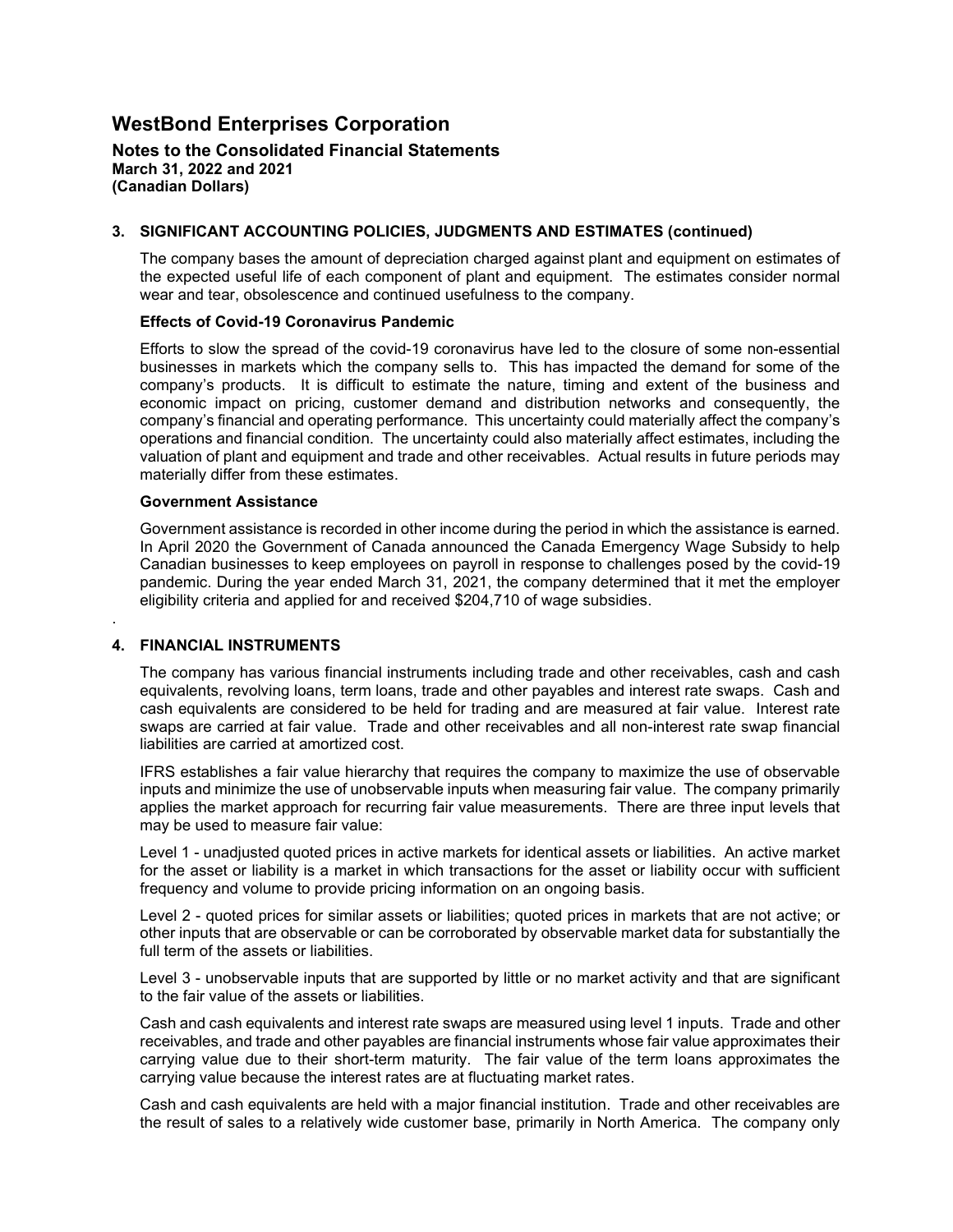#### **Notes to the Consolidated Financial Statements March 31, 2022 and 2021 (Canadian Dollars)**

#### **[4.](#page-22-0) FINANCIAL INSTRUMENTS (continued)**

deals with customers that it considers creditworthy. During the year ended March 31, 2022 the company recognized impairment losses of nil (2021 - \$18,311), recoveries of nil (2021 – \$34,566) and revaluation gains of \$1,522 (2021 – \$30,764) on trade receivables. At March 31, 2022 \$26,588 (2021 – \$29,151) of trade and other receivables were between 31 and 60 days past due and \$59,625 (2021 – \$22,821) were more than 60 days past due, not including the receivables written off. The company does not expect credit losses based on a review of the debtors' operations and subsequent payments. At March 31, 2022 the amount of \$630,797 was due from three customers (2021 – \$325,530, two customers) each of whom represented more than 10% and together represented an aggregate of 57% of trade and other receivables (2021 – 40%). The customers are long standing customers who consistently make regular payments.

The company's revolving bank loan and term loan are at interest rates that fluctuate with market interest rates. The company has entered into an interest rate swap that effectively fixes the rate of interest on the term loan at 3.88% until November 22, 2022, which eliminates cash flow risk from the term loan interest. Changes in the fair value of the interest rate swap are reflected in profit, but will remain unrealized as long as the swap contract is held to maturity, at which point its fair value will be zero.

Portions of the company's cash and cash equivalents, trade and other receivables, prepaid expenses and trade and other payables are denominated in US dollars; accordingly, the company is exposed to fluctuations in the US/Cdn dollar exchange rates. While the amounts of exposure change on a daily basis, the company generally has more US dollar financial assets than US dollar liabilities. Over the past year, the exposure ranged from US\$805,075 to \$78,718 net assets and averaged US\$429,871 net assets (calculated on a monthly basis) and, at March 31, 2022, net assets were US\$334,313. Each change of 1% (e.g., a change from US\$1.00 = Cdn\$1.25 to Cdn\$1.26) in the value of the US dollar in relation to the Cdn dollar results in a gain or loss (before income tax), with a corresponding effect on cash flows, of Cdn\$3,343 on an exposure of US\$334,313. During the year ended March 31, 2022 the company realized foreign exchange losses of \$3,875 (2021 –\$17,813). The US dollar financial assets generally result from sales to US customers and prepayments to international suppliers. The US dollar financial liabilities generally result from purchases of raw materials from US and international suppliers.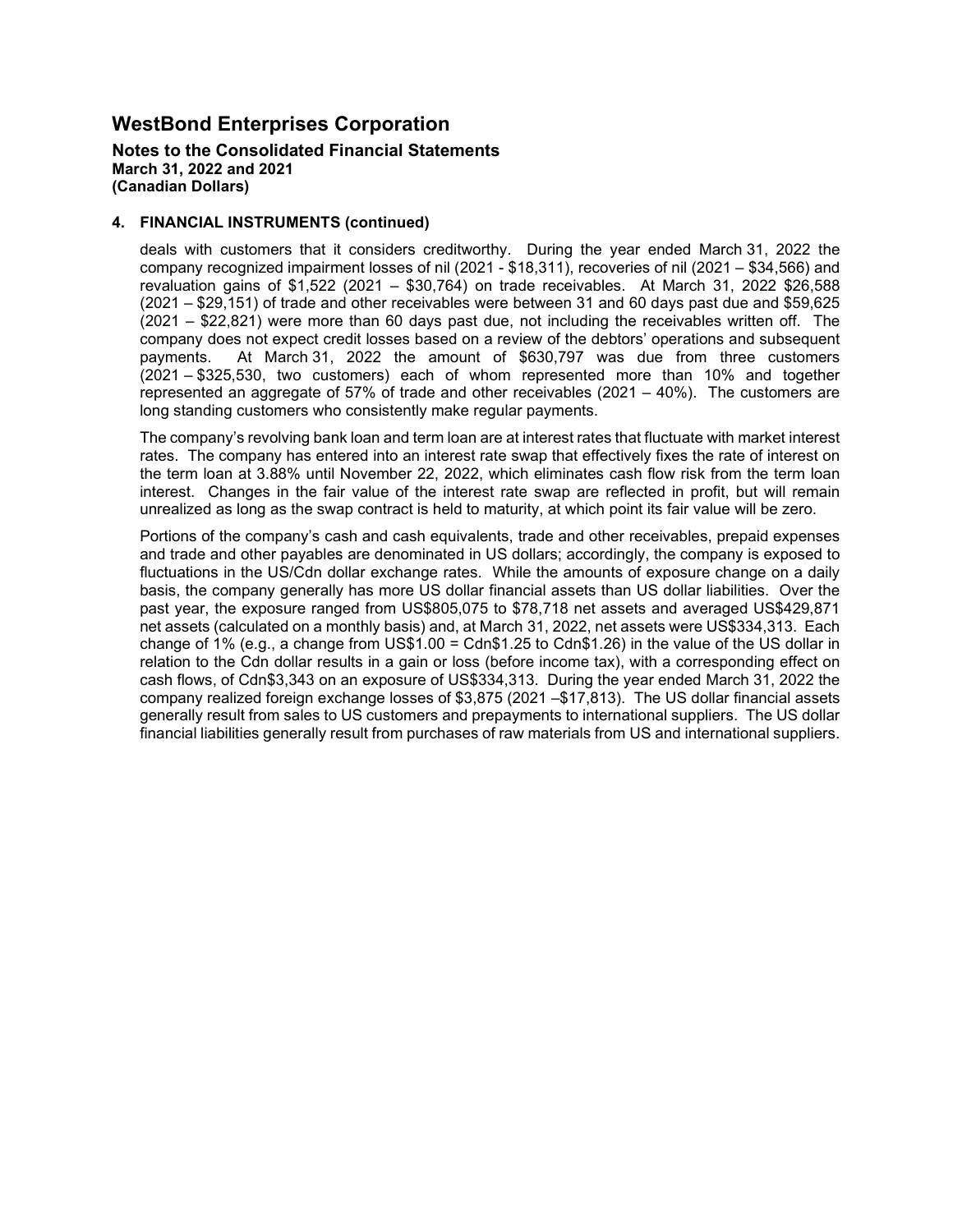**Notes to the Consolidated Financial Statements March 31, 2022 and 2021 (Canadian Dollars)**

#### <span id="page-24-0"></span>**5. PLANT AND EQUIPMENT**

|                                             | Factory<br>equipment<br>\$ | Leasehold<br>improvements<br>\$ | Office<br>equipment<br>\$ | Total<br>\$   |
|---------------------------------------------|----------------------------|---------------------------------|---------------------------|---------------|
| At March 31, 2020                           |                            |                                 |                           |               |
| Cost                                        | 13,184,688                 | 169,822                         | 142,670                   | 13,497,180    |
| Accumulated depreciation                    | (5,790,885)                | (40, 609)                       | (101, 574)                | (5,933,068)   |
| Net book value                              | 7,393,803                  | 129,213                         | 41,096                    | 7,564,112     |
| Additions                                   | 2,090,178                  | 48,952                          | 1,679                     | 2,140,809     |
| Depreciation                                | (679, 237)                 | (10, 604)                       | (7, 914)                  | (697,755)     |
| At March 31, 2021                           |                            |                                 |                           |               |
| Cost                                        | 15,274,866                 | 218,774                         | 144,349                   | 15,637,989    |
| Accumulated depreciation                    | (6, 470, 122)              | (51, 213)                       | (109, 488)                | (6,630,823)   |
| Net book value                              | 8,804,744                  | 167,561                         | 34,861                    | 9,007,166     |
| <b>Additions</b>                            | 307,729                    | 10,675                          | 9,354                     | 327,758       |
| Disposals - cost<br>Disposals - accumulated | (69, 447)                  |                                 | (10, 692)                 | (80, 139)     |
| depreciation                                | 69,447                     |                                 | 10,692                    | 80,139        |
| Depreciation                                | (719, 011)                 | (12, 757)                       | (9,609)                   | (741,377)     |
| At March 31, 2022                           |                            |                                 |                           |               |
| Cost                                        | 15,513,148                 | 229,449                         | 143,011                   | 15,885,608    |
| Accumulated depreciation                    | (7, 119, 686)              | (63, 970)                       | (108, 405)                | (7, 292, 061) |
| Net book value                              | 8,393,462                  | 165,479                         | 34,606                    | 8,593,547     |

Included in factory equipment at March 31, 2022 is equipment costing \$128,473 (2021 - \$1,116,335) that was under construction or refurbishment or had not otherwise been made available for use. Substantially all of the plant and equipment has been pledged as collateral for the company's loans (notes [10](#page-27-1) and [11\)](#page-27-0).

#### <span id="page-24-1"></span>**6. RIGHT-OF-USE ASSETS**

The company has leased premises until October 31, 2029. The value recorded for the right-of-use assets at April 1, 2019 is the future minimum lease payments discounted at the rate of 4.45%. Depreciation of the right-of-use assets is on the straight-line basis over the term of the lease.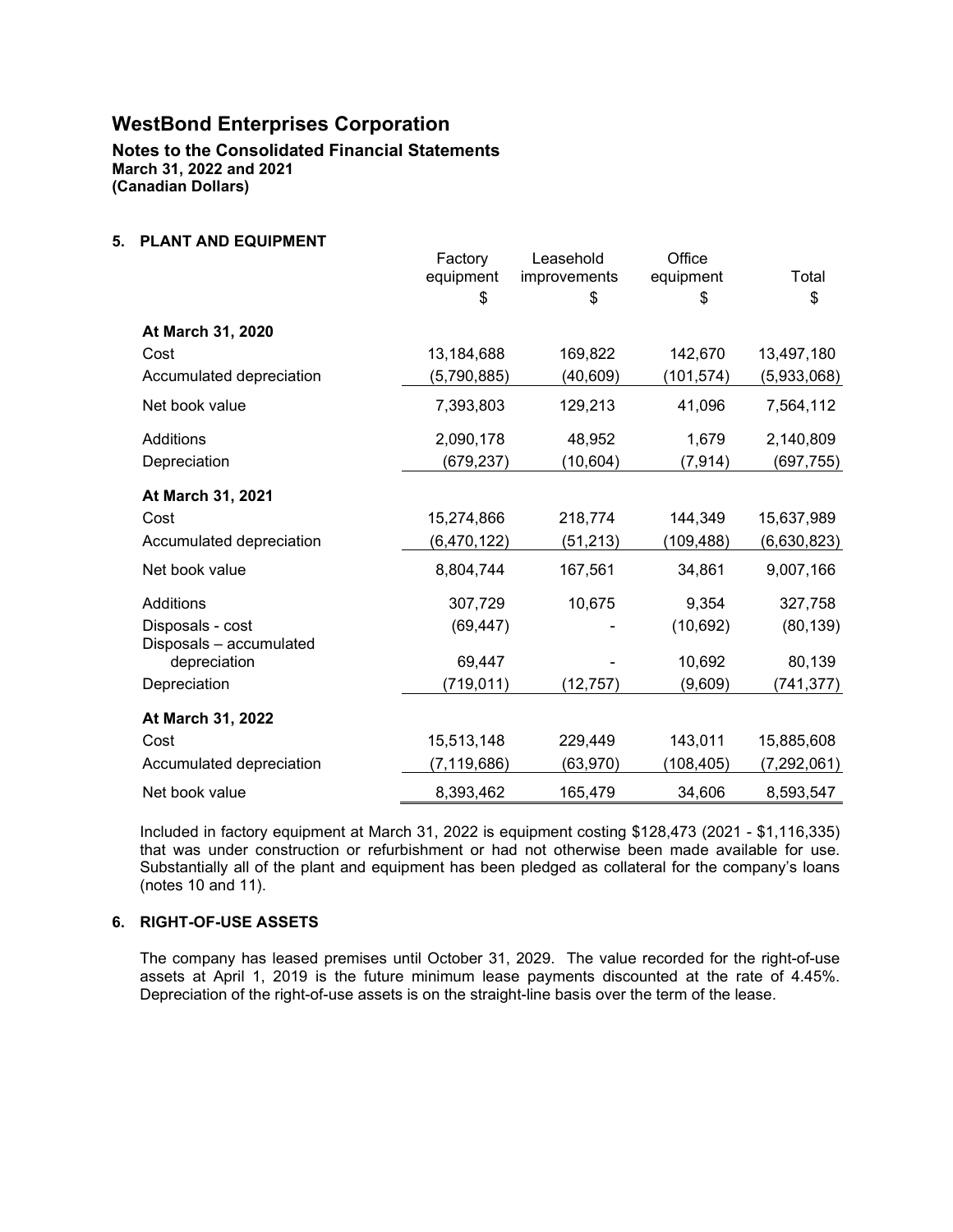### **Notes to the Consolidated Financial Statements March 31, 2022 and 2021**

**(Canadian Dollars)**

|                          | 2022      | 2021      |
|--------------------------|-----------|-----------|
|                          | \$        | \$        |
| Cost                     | 2,934,789 | 2,934,789 |
| Accumulated depreciation | 831,790   | 554,779   |
| Net book value           | 2,102,999 | 2,380,010 |
| <b>INVENTORY</b><br>7.   |           |           |
|                          | 2022      | 2021      |
|                          | \$        | \$        |
| Raw materials            | 1,633,605 | 1,414,421 |
| Finished goods           | 289,043   | 327,448   |
| <b>Total inventory</b>   | 1,922,648 | 1,741,869 |

All of the inventory has been pledged as collateral for the company's loans (notes [10](#page-27-1) and [11\)](#page-27-0).

#### <span id="page-25-0"></span>**8. SHARE CAPITAL**

#### **Authorized**

The company is authorized to issue an unlimited number of common shares without par value.

| <b>Issued</b>                           | <b>Common Shares Issued</b> |                             |
|-----------------------------------------|-----------------------------|-----------------------------|
|                                         | <b>Number</b>               | <b>Ascribed Value</b><br>\$ |
| Outstanding at March 31, 2020           | 35,515,800                  | 4,138,710                   |
| Issued on the exercise of stock options | 110,000                     | 68,200                      |
| Outstanding at March 31, 2021 and 2022  | 35,625,800                  | 4,206,910                   |

#### **Stock Option Plan**

The company has a stock option plan that permits the directors of the company to grant incentive stock options to the employees, directors, officers and consultants of the company. The maximum number of shares issuable under the plan is 10% of the outstanding common shares of the company at the time of the grant, less any stock options previously granted and still outstanding. Options granted under the plan expire after a maximum of 10 years. The option exercise price is generally set as the market price at the time of granting; however, a discount from the market price is permitted under the plan, subject to the policies of the TSX Venture Exchange.

During the year ended March 31, 2021 stock options were granted under the stock option plan to purchase a total of 1,520,000 common shares at \$0.55 per share until October 5, 2025. The options were fully vested on granting. The fair value of \$106,400 ascribed to the stock options was estimated using the Black-Scholes option pricing model, assuming a risk-free interest rate of 0.35%, a dividend yield of 14.55%, an expected option life of 5 years and expected volatility of 54%. The expected volatility was estimated using 5 years of historical data. Options to purchase 110,000 shares were exercised during the year ended March 31, 2021. The options on the remaining 1,410,000 shares were outstanding at March 31, 2022 with a weighted average remaining life of 3.0 years.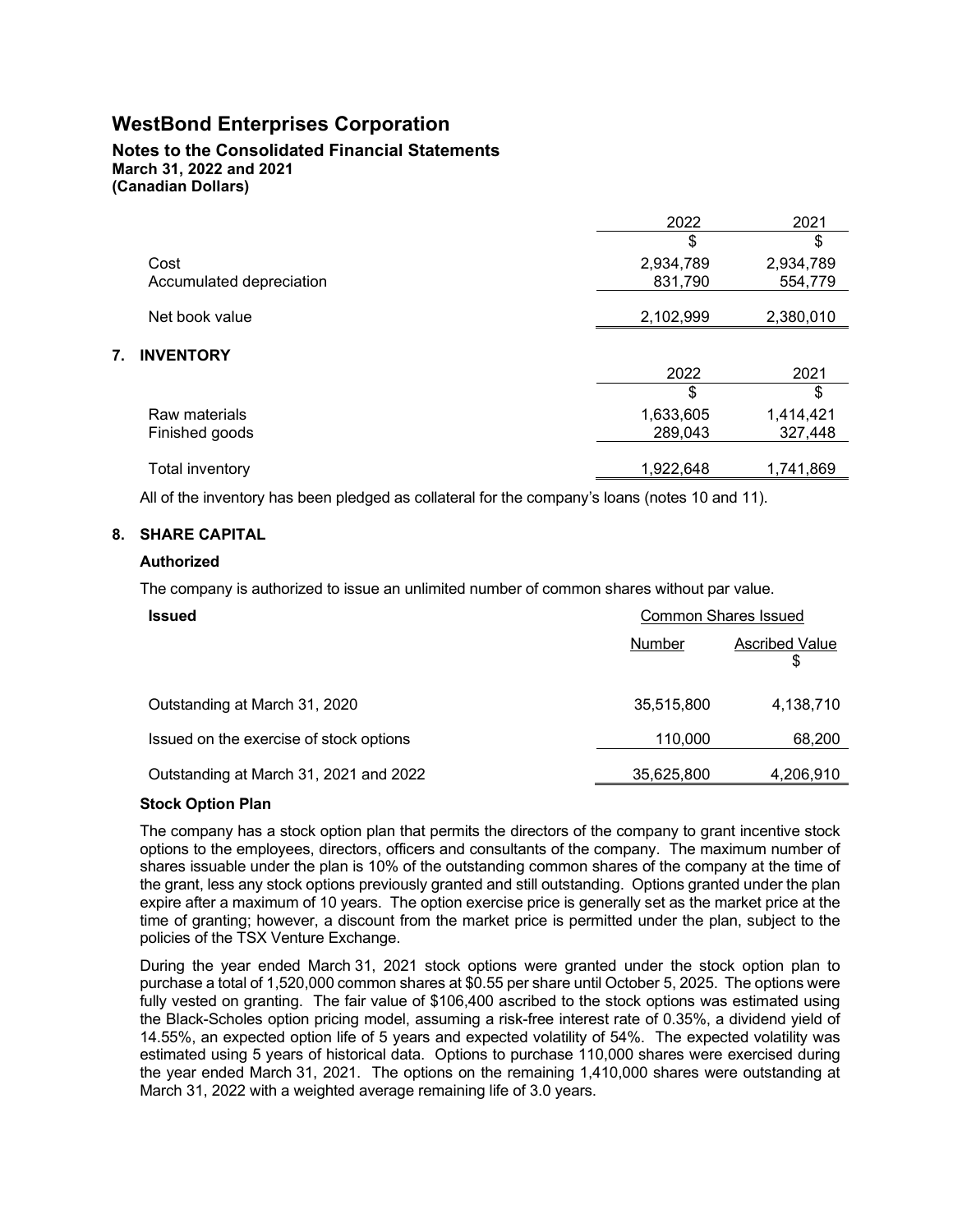**Notes to the Consolidated Financial Statements March 31, 2022 and 2021 (Canadian Dollars)**

#### <span id="page-26-0"></span>**9. INCOME TAX**

The components of the company's deferred income tax asset and liability are the tax effects of temporary differences in the tax and accounting bases of:

|                                                                              | March 31<br>2022                  | March 31<br>2021                  |
|------------------------------------------------------------------------------|-----------------------------------|-----------------------------------|
|                                                                              | \$                                | \$                                |
| Operating losses carried forward<br>Allowable capital losses carried forward | 19,118<br>31,564                  | 12,594<br>35,977                  |
| Valuation allowance                                                          | 50,682<br>(31,564)                | 48,571<br>(35,977)                |
| Net deferred tax asset                                                       | 19,118                            | 12,594                            |
| Plant and equipment<br>Right-of-use assets<br>Lease liabilities              | 2,218,260<br>567,810<br>(620,081) | 2,015,832<br>642,603<br>(678,785) |
| Net deferred tax liability                                                   | 2,165,989                         | 1,979,650                         |

The income tax expense shown on the consolidated statements of comprehensive income differs from the amounts obtained by applying combined Canadian and British Columbia statutory rates to profit or loss before tax as follows.

|                                                                                                                           | 2022         | 2021        |
|---------------------------------------------------------------------------------------------------------------------------|--------------|-------------|
| Combined statutory rate                                                                                                   | 27.00%<br>\$ | 27.00%<br>S |
| Expected Income tax expense based on the statutory rates<br>Tax effect of expenses that are not deductible for income tax | 258,957      | 985,947     |
| purposes                                                                                                                  | 11,335       | 26,537      |
| (Decrease) in valuation allowance                                                                                         | (4, 412)     | (3,826)     |
| Income tax expense for the year                                                                                           | 265,880      | 1,008,658   |
| Current portion                                                                                                           | 86,062       | 250,323     |
| Deferred portion                                                                                                          | 179,817      | 758,335     |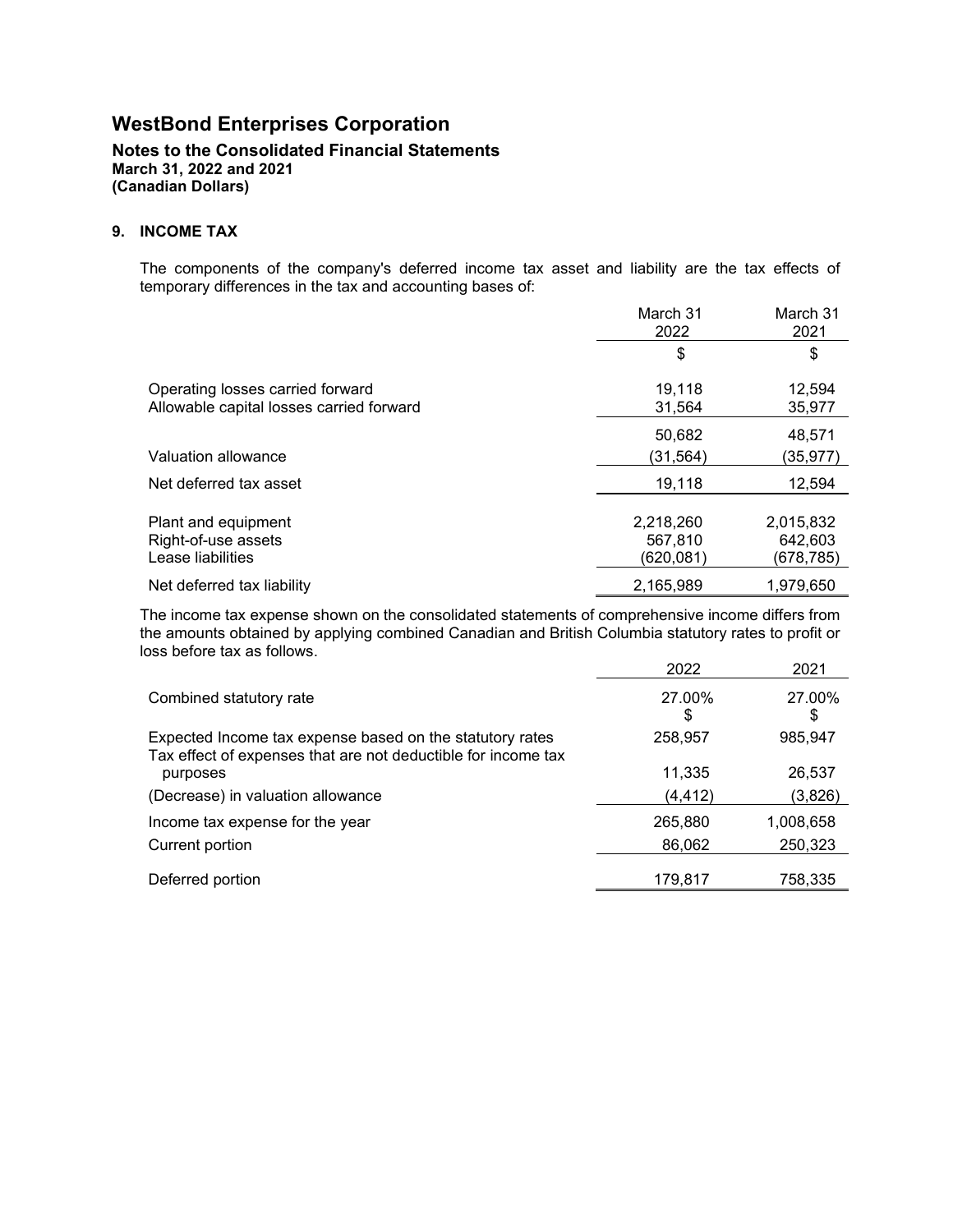#### **Notes to the Consolidated Financial Statements March 31, 2022 and 2021 (Canadian Dollars)**

#### <span id="page-27-1"></span>**10. REVOLVING LOANS**

The company has a \$1,500,000 revolving bank loan facility. The loan outstanding at any time may not be greater than the total of 75% of accounts receivable and 50% of inventory, less accounts payable having priority over the bank, such as to governments and employees. Accounts receivable older than 90 days and inventory in excess of \$1,500,000 are not included in the calculation. Loans outstanding under the facility bear interest at bank prime rate plus 0.5% per annum and are payable on demand. A fixed and floating charge on substantially all of the company's assets has been pledged as collateral. \$86,537 was outstanding under this facility at March 31, 2022 (2021 – nil).

The company has covenanted with the bank to maintain various financial ratios and was in compliance with these covenants at March 31, 2022.

#### <span id="page-27-0"></span>**11. TERM LOANS**

The company has a term loan facility used for the purchase of certain production equipment. Repayment of the loans is in monthly instalments of \$59,524 with a final payment of the balance of principal in August 2023. Interest is payable monthly at bank prime rate plus 0.5% per annum. The company has entered into an interest rate swap with an effective date of December 22, 2017 and a maturity date of November 22, 2022. This swap effectively fixes the interest on the term loan to 3.88% per annum, comprising 2.38% which is fixed under the swap and a 1.5% credit charge.

A specific charge against the equipment purchased with the loan proceeds and a fixed and floating charge on substantially all of the company's assets has been pledged as collateral. The covenants applicable to the revolving loans (note [10\)](#page-27-1) also apply to the term loan facility.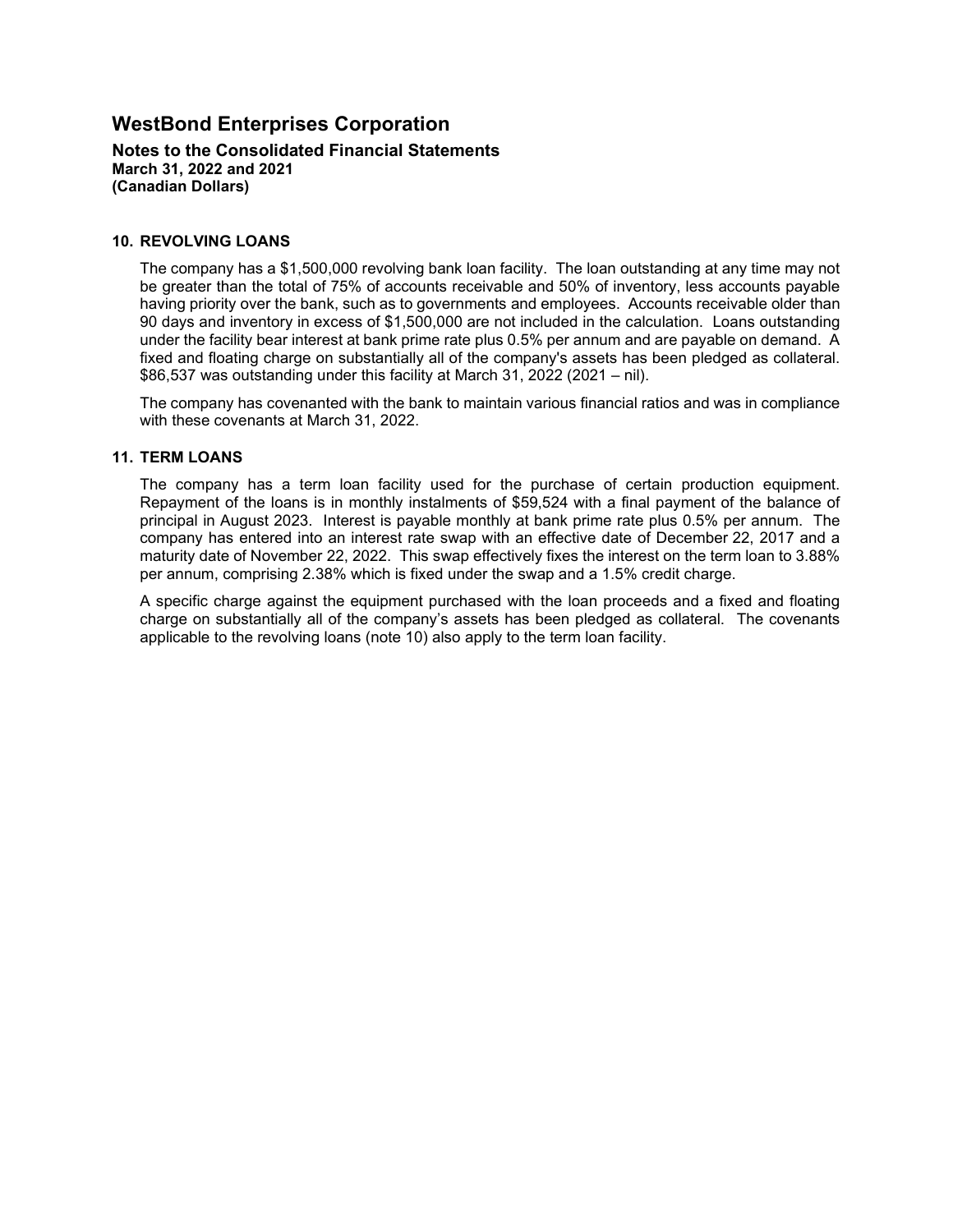#### **Notes to the Consolidated Financial Statements March 31, 2022 and 2021 (Canadian Dollars)**

#### <span id="page-28-0"></span>**12. LEASE LIABILITY**

The company has leased premises until October 31, 2029. Future minimum lease payments have been discounted at the rate of 4.45% as follows:

| Years ending March 31 | <b>Principal Portion</b> | Interest Portion | Total   |
|-----------------------|--------------------------|------------------|---------|
|                       | \$                       | \$               | \$      |
| 2023                  | 238,123                  | 97,496           | 335,619 |
| 2024                  | 264,216                  | 86,458           | 350,674 |
| 2025                  | 281,844                  | 74.206           | 356,050 |
| 2026                  | 302,390                  | 61,188           | 363,578 |
| 2027                  | 316,114                  | 47,464           | 363,578 |
| 2028                  | 335,806                  | 33,149           | 368,955 |
| 2029                  | 358,872                  | 17,610           | 376,482 |
| 2030                  | 199,230                  | 2,373            | 201,603 |
|                       |                          |                  |         |

Operating costs and property taxes for the premises, currently estimated at \$189,000 per year, are payable in addition to the minimum lease payments.

During the year ended March 31, 2022 the company expensed \$148,940 (2021 – \$143,241) in additional lease payments for operating costs and property taxes on its lease for premises and \$2,262 (2021 – \$2,262) in lease payments for which the underlying assets are of low value.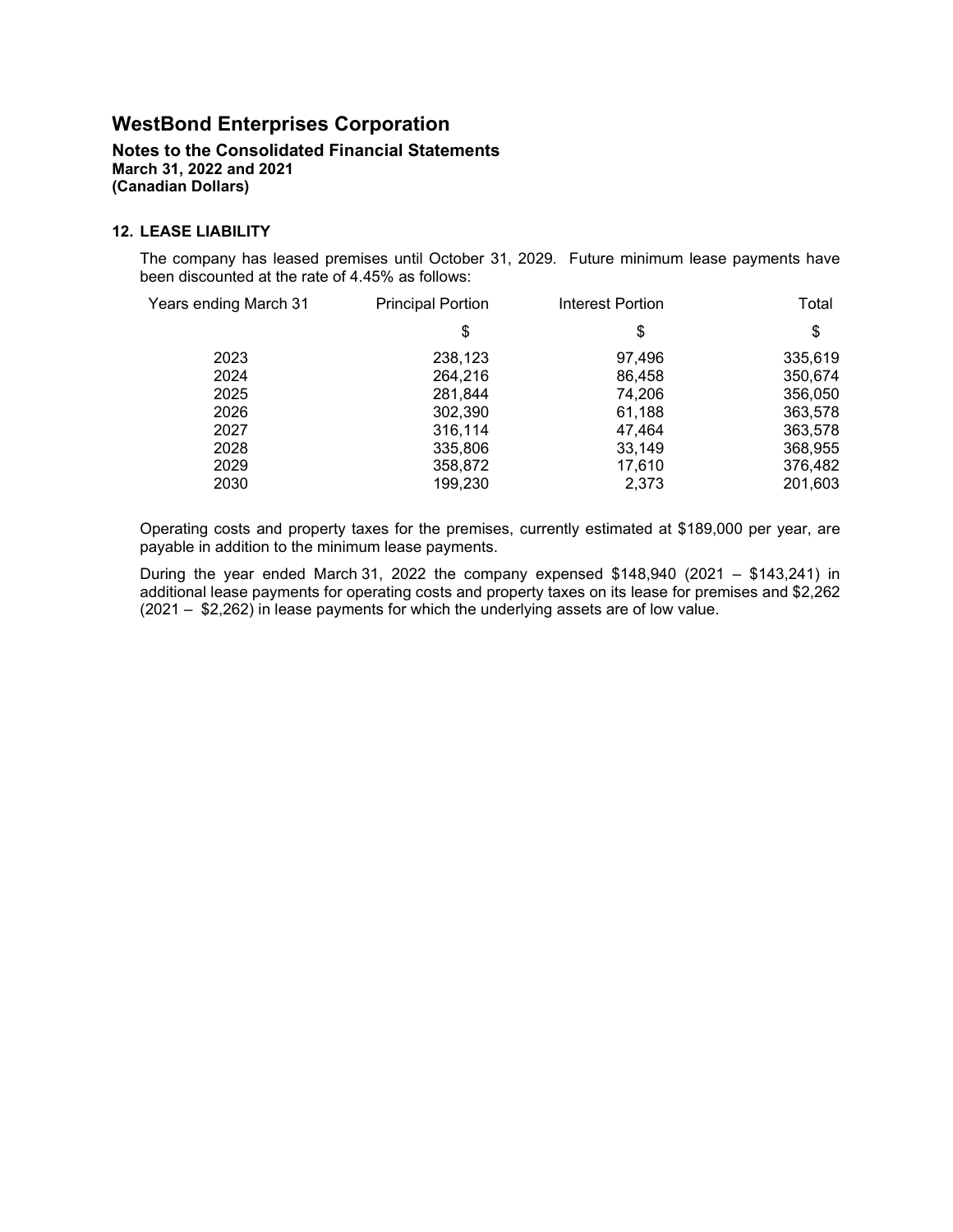**Notes to the Consolidated Financial Statements March 31, 2022 and 2021 (Canadian Dollars)**

#### <span id="page-29-0"></span>**13. TRADE AND OTHER PAYABLES**

<span id="page-29-1"></span>

|                                          |                                                        | 2022                    | 2021       |
|------------------------------------------|--------------------------------------------------------|-------------------------|------------|
|                                          |                                                        | \$                      | \$         |
| Payable to suppliers for trade purchases | 578,419                                                | 684,354                 |            |
|                                          | Payable to employees for wages and expenses            | 215,906                 | 264,990    |
|                                          | Payable to governments for withholding and sales taxes | 48,898                  | 47,529     |
| <b>Accrued liabilities</b>               | 63,474                                                 | 57,495                  |            |
|                                          |                                                        | 906,696                 | 1,054,368  |
|                                          | <b>14. SALES</b>                                       |                         |            |
|                                          |                                                        | 2022                    | 2021       |
|                                          |                                                        | \$                      | \$         |
|                                          | Personal hygiene products                              | 2,394,594               | 2,250,890  |
|                                          | Clinical products                                      | 1,880,769               | 1,574,748  |
|                                          | Wipes                                                  | 1,815,722               | 8,276,885  |
|                                          | Non-wipe air laid products                             | 5,201,305               | 1,827,960  |
|                                          | Other products                                         | 86,260                  | 49,325     |
|                                          |                                                        | 11,378,650              | 13,979,808 |
|                                          | Sales to governments                                   | 2,917                   | 4,900,233  |
|                                          | Sales to non-governments                               | 11,375,733              | 9,079,575  |
|                                          |                                                        | 11,378,650              | 13,979,808 |
|                                          | <b>15. COST OF SALES</b>                               |                         |            |
|                                          |                                                        | 2022                    | 2021       |
|                                          |                                                        | $\overline{\mathbf{s}}$ | \$         |
|                                          | <b>Materials</b>                                       | 5,141,268               | 5,287,611  |
|                                          | <b>Production labour</b>                               | 1,027,892               | 1,102,209  |
|                                          | Factory overhead labour                                | 472,864                 | 589,335    |
|                                          | Variable overhead                                      | 610,368                 | 490,470    |
|                                          | Fixed overhead                                         | 253,418                 | 234,051    |
|                                          | Depreciation of plant equipment                        | 731,768                 | 689,841    |
|                                          | Depreciation of right-of-use assets                    | 258,173                 | 258,174    |
|                                          |                                                        | 8,495,751               | 8,651,691  |
|                                          | <b>16. SELLING AND DISTRIBUTION EXPENSES</b>           |                         |            |
|                                          |                                                        | 2022                    | 2021       |
|                                          |                                                        | \$                      | \$         |
|                                          | Shipping                                               | 770,955                 | 663,992    |
|                                          | Wages, commissions and other employee benefits         | 110,282                 | 112,558    |
| Other                                    |                                                        | 45,226                  | 51,594     |
|                                          |                                                        | 926,463                 | 828,144    |
|                                          |                                                        |                         |            |

#### <span id="page-29-4"></span><span id="page-29-3"></span><span id="page-29-2"></span>**17. GENERAL AND ADMINISTRATIVE EXPENSES**